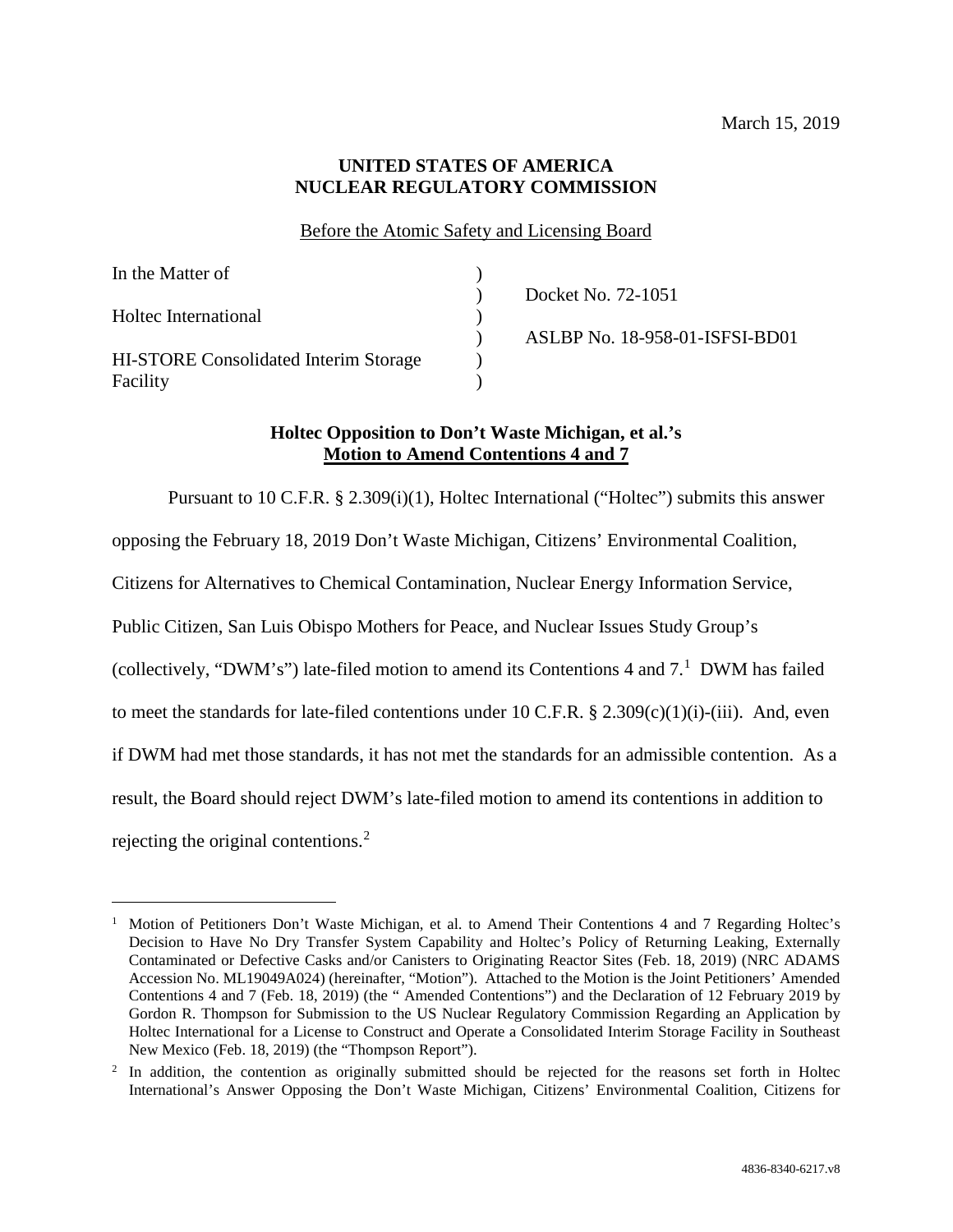#### **I. DWM's Motion to Amend Contention 4 is Untimely and Inadmissible**

DWM's proposed amendment to Contention 4 is not based on new or materially different information and is therefore untimely. To the extent that the Board considers the admissibility of proposed amended Contention 4, it should find that the proposed amendment falls short of the Commission's admissibility requirements.

# **A. DWM Has Failed to Demonstrate Good Cause for Its Late-Filed Motion to Amend Contention 4.**

The Board should not consider DWM's late-filed motion to amend Contention 4 because the motion is untimely, and DWM has failed to demonstrate the required good cause for its untimely filing. A motion for leave to file a new or amended contention after the intervention deadline "*will not be entertained* absent a determination by the presiding officer that a participant has demonstrated good cause" for the late filing.<sup>[3](#page-1-0)</sup> The good cause demonstration requires the petitioner to show that:

- (i) The information upon which the filing is based was not previously available;
- (ii) The information upon which the filing is based is materially different from information previously available; and
- (iii) The filing has been submitted in a timely fashion based on the availability of the subsequent information.[4](#page-1-1)

This good cause standard is intended to "act as a check to prevent petitioners from filing

new contentions based on new information that is insignificantly different from previously

 $\overline{a}$ 

Alternatives to Chemical Contamination, Nuclear Energy Information Service, Public Citizen, Inc., San Luis Obispo Mothers for Peace, and Nuclear Issues Study Group Petition to Intervene and Request for an Adjudicatory Hearing on Holtec International's HI-STORE Consolidated Interim Storage Facility Application (Oct. 9, 2018) (NRC ADAMS Accession No. ML18282A509) (hereinafter, "Holtec Opposition").

<span id="page-1-0"></span><sup>&</sup>lt;sup>3</sup> 10 C.F.R. § 2.309(c)(1) (emphasis added).

<span id="page-1-1"></span><sup>4 10</sup> C.F.R. § 2.309(c)(1)(i)-(iii).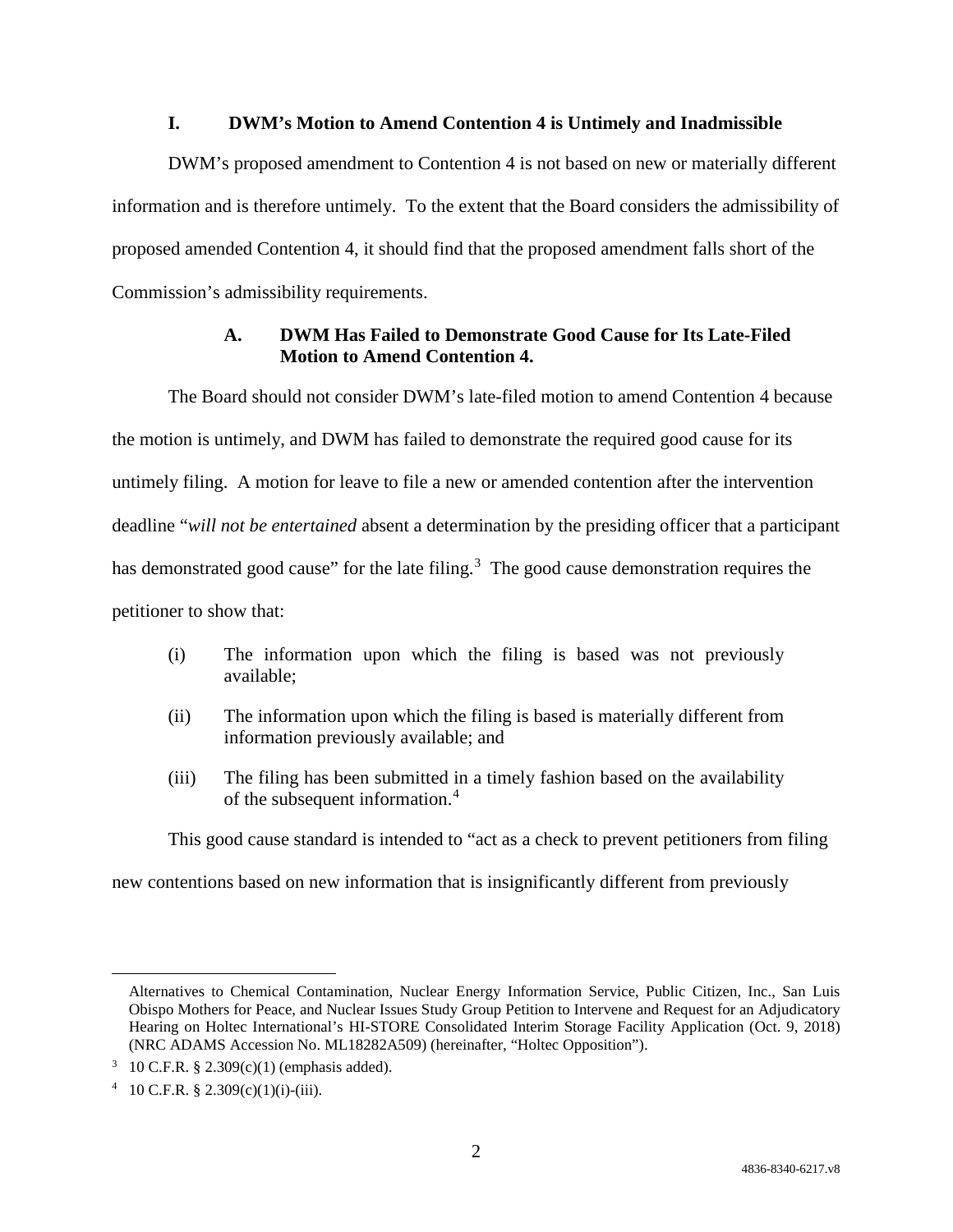available information."[5](#page-2-0) But that is precisely what DWM has done here. The information upon which DWM bases its filing for amending Contention 4 was previously available and is not different, let alone materially different, from information already in the Holtec HI-STORE Consolidated Interim Storage Facility ("CISF") License Application.[6](#page-2-1)

DWM claims that its proposed amendment to Contention 4 is based on new information derived from Holtec's responses to the NRC Staff's RAI 9-3.<sup>[7](#page-2-2)</sup> DWM claims that Holtec's RAI Response, "points out a serious inconsistency in what the Generic Environmental Impact Statement [for the Continued Storage Rule] says compared to Holtec's conclusions concerning the prospects of accident conditions at the Holtec site."[8](#page-2-3)

This is not true. Holtec's RAI 9-3 response did not reveal anything new concerning the

prospect of accident conditions at the site. Holtec's response amended one sentence in SAR

Section [9](#page-2-4).2.2 to align that language with other statements in the  $SAR$ .<sup>9</sup> The amendment did not

alter the substance of the affected sentence. NRC RAI 9-3 states in relevant part:

Section 9.2.2 of the HI-STORE SAR should consistently address off-normal conditions, in addition to the normal, off-normal and accident conditions while on-site. . . . This was not clearly addressed in the following sentence . . . and the text below is underlined for added emphasis.

Hence once the canisters have passed the receipt inspection, also discussed in Subsection 9.2.1, there is no credible normal or accident situation that

<span id="page-2-0"></span> <sup>5</sup> *Fla. Power & Light Co.* (Turkey Point Units 6 and 7), LBP-17-6, 86 N.R.C. 37, 48 n.9 (2017).

<span id="page-2-1"></span><sup>6</sup> The original Holtec International HI-STORE CISF License Application ("Application") is available at NRC ADAMS Accession No. ML17115A431.

<span id="page-2-2"></span><sup>&</sup>lt;sup>7</sup> Attachment 1 to Holtec Letter 5025038, HI-STORE RAI Responses, Round 1 Part 2 (NRC ADAMS Accession No. ML19016A481) (hereinafter, "Holtec RAI Response").

<span id="page-2-3"></span><sup>8</sup> Motion at 6. The Motion refers to the NRC's Generic Environmental Impact Statement for Continued Storage of Spent Nuclear Fuel, NUREG-2157 (Sept. 2014) (NRC ADAMS Accession No. ML14196A105) (hereinafter referred to as the "GEIS").

<span id="page-2-4"></span><sup>9</sup> Licensing Report on the HI-STORE CIS Facility Rev. 0E (NRC ADAMS Accession No. ML19016A488) (hereinafter referred to as the Safety Analysis Report and cited as the "SAR Rev. 0E").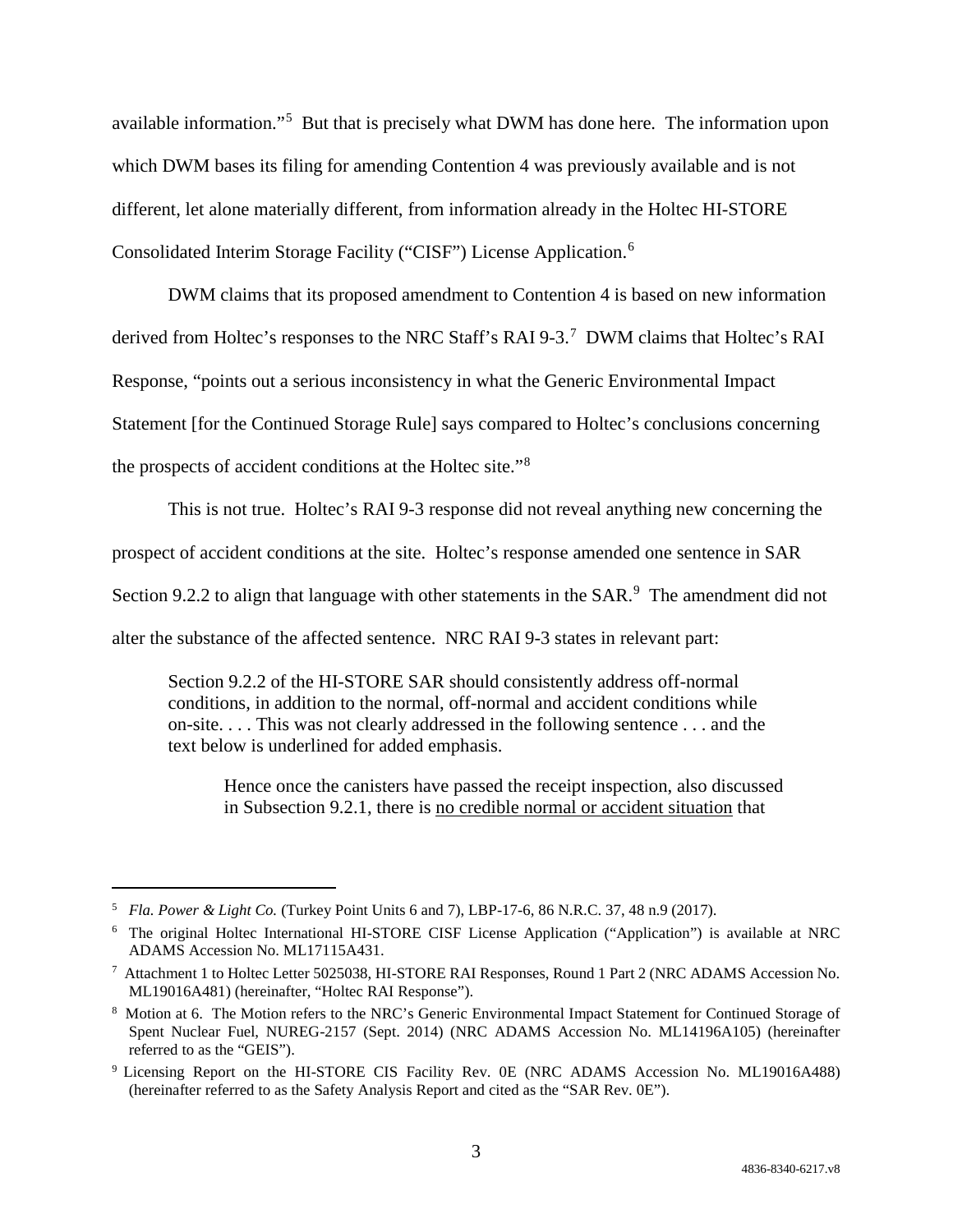could challenge the integrity of the canister confinement integrity and result in a release of any radioactivity.<sup>[10](#page-3-0)</sup>

To explain its request, the NRC Staff compared the above quoted statement from SAR Section 9.2.2 with a statement in SAR Section 9.2.1, which was not amended because it already addressed "[a]ll normal, off-normal and accident conditions relevant to confinement integrity . . . . "<sup>[11](#page-3-1)</sup> In essence, the NRC Staff noted the omission of "off-normal" in Section 9.2.2 and requested that Holtec amend the oversight, which is precisely what Holtec did. In the Holtec RAI 9-3 Response, Holtec replied that

Section 9.2.2 has been revised to state that 'no credible normal, off-normal or accident conditions' could challenge the integrity of the canister confinement integrity and result in a release of any radioactivity.<sup>[12](#page-3-2)</sup>

Thus, there is no new or significantly different information in the Holtec RAI Response. Notably, DWM *nowhere* explains how the addition of the three words materially altered the meaning of the revised sentence. Nor could it have provided such an explanation. It is not credible for DWM to claim that the addition of three words to Section 9.2.2 is new information that was not previously available or is materially different from information previously available, where that simply is not the case, and particularly where the same three words were used in a similar context in the immediately preceding SAR Section 9.2.1, as noted in the RAI. Similarly, the sentence immediately following the revised sentence in SAR Section 9.2.2 (which was not amended in response to the RAI) states that "[o]verall, from all operational activities, *no credible events are identified* that would result in a release of any radioactive materials into the work

<span id="page-3-0"></span><sup>&</sup>lt;sup>10</sup> Holtec International's Application for Specific Independent Spent Fuel Storage Installation License for the HI-STORE Consolidated Interim Storage Facility for Spent Nuclear Fuel – First Request for Additional Information, Part 2 (Sept. 13, 2018) (NRC ADAMS Accession No. ML18257A240), Enclosure 1 at 5 (underlined text in original) (hereinafter "First NRC RAI Part 2").

<span id="page-3-1"></span><sup>11</sup> *Id.*

<span id="page-3-2"></span><sup>12</sup> Holtec RAI Response at 5 (underlined text in original).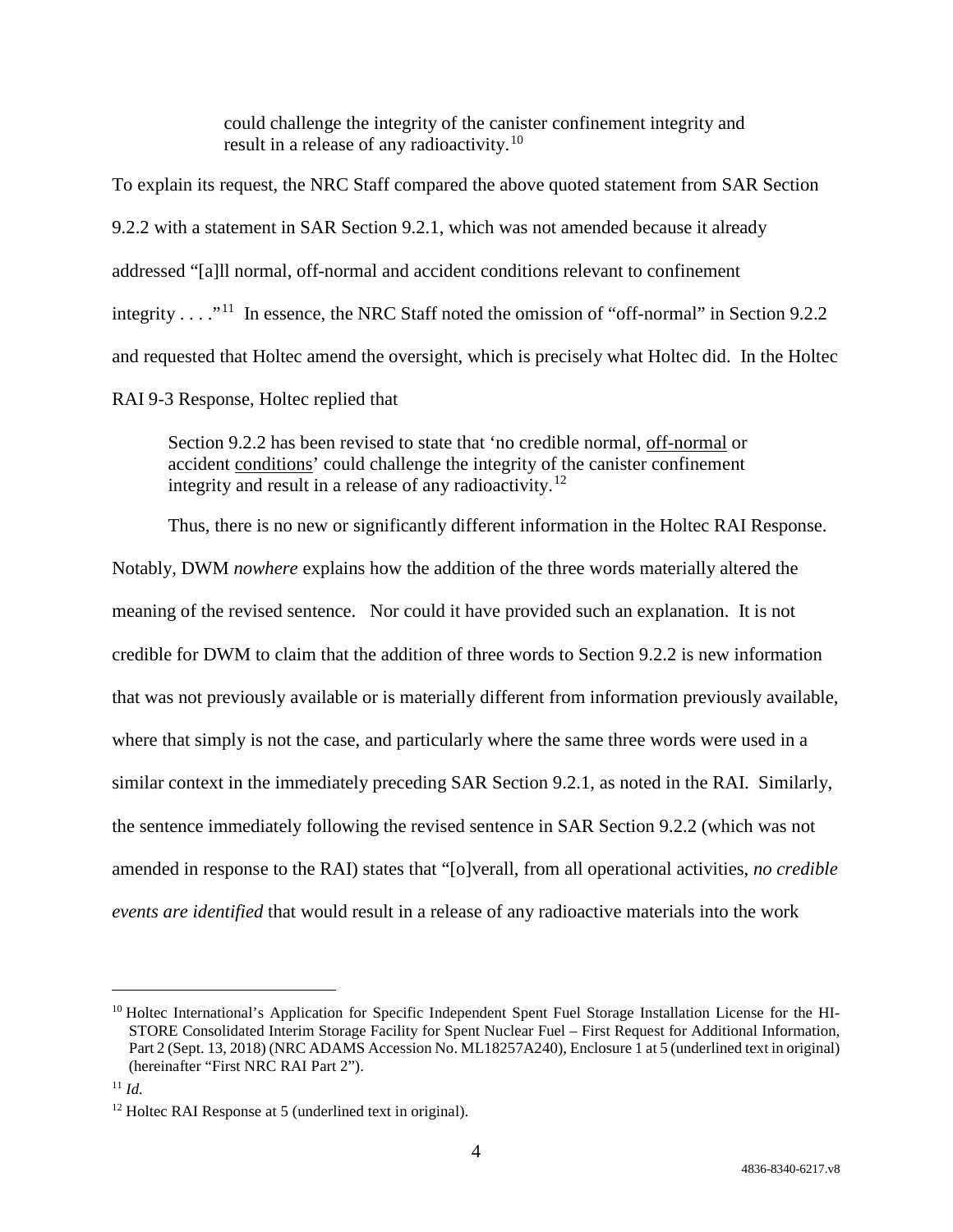areas or the environment." Thus, the same purported inference "concerning the prospects of accident conditions" at the Holtec site that DWM made from the Holtec RAI Response could certainly have been made from previously existing and unchanged language in the original, unamended Section 9.2.2.

Furthermore, essentially identical phrasing is present throughout Holtec's license application in the versions of the SAR and the Environmental Report<sup>[13](#page-4-0)</sup> that existed at the time initial contentions were due. For examples:

- SAR Rev. 0C at page 491: "There is no breaching or opening of the confinement canister during storage operations. The integrity of the confinement system has been proven via analysis to be maintained during normal, *off-normal* and hypothetical accident *conditions* as discussed in Chapters 9 and 15 of this report" (emphasis added).
- ER Rev. 1 at 2-23 at Table 2.5.1: "The postulated design basis accidents include hazards from natural phenomena, such as earthquakes, floods, tornadoes, and hurricanes; and fuel handling-related accidents. The results demonstrate that the HI-STORM UMAX storage system can withstand the effects of all credible and hypothetical accident conditions and natural phenomena without affecting its safety function. There are no credible mechanisms (either from *off-normal* operations or from hypothetical accidents) that would result in the release of radioactive SNF contents, including airborne radioactive material, into the environment" (emphasis added).

<span id="page-4-0"></span><sup>&</sup>lt;sup>13</sup> Environmental Report on the HI-STORE CIS Facility Rev. 1 (Dec. 2017) (NRC ADAMS Accession No. ML18023A904) (hereinafter referred to as the "ER Rev. 1").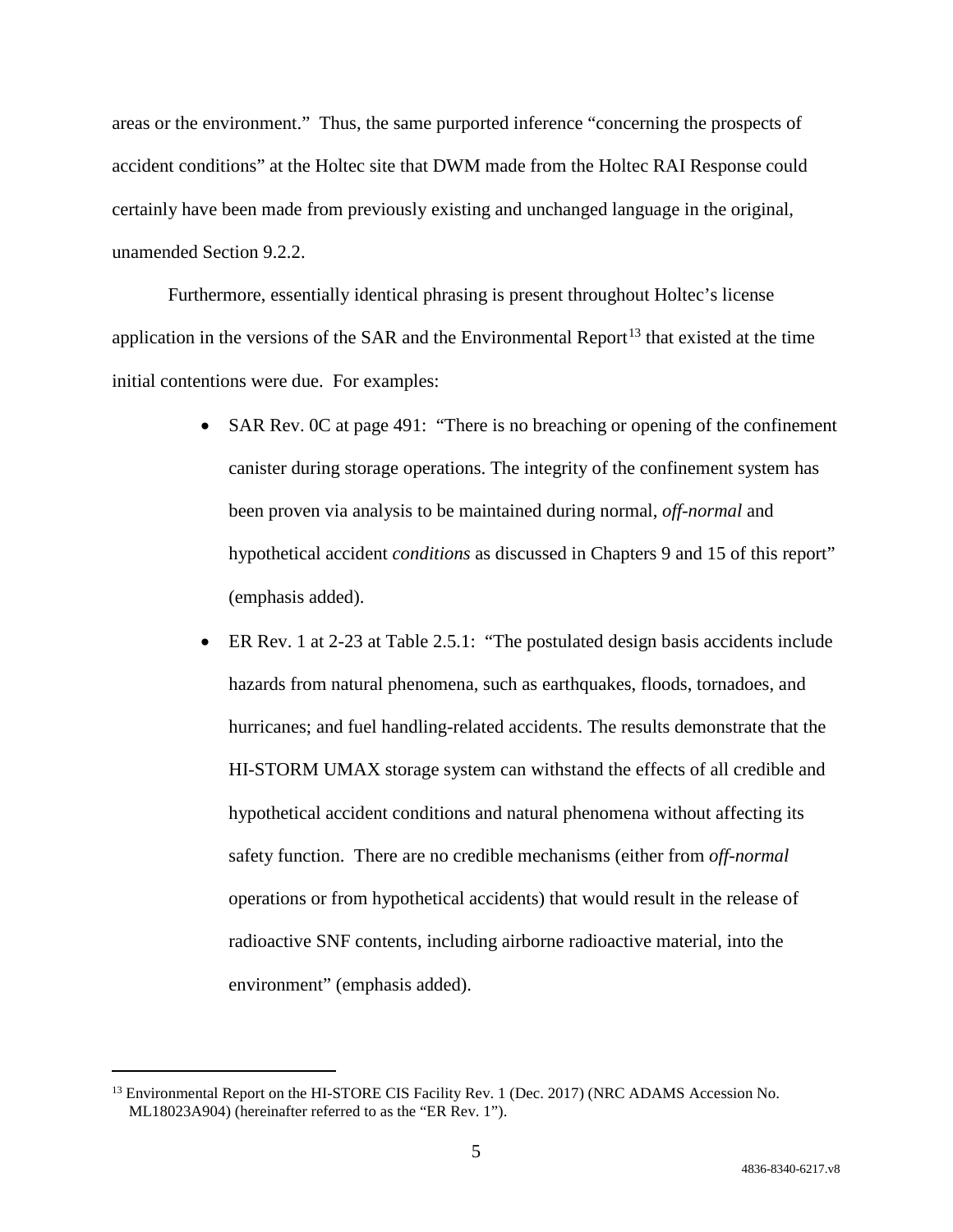ER Rev. 1 at 6-7: "The potential impacts of accidents are presented in Section 4.13. The postulated design basis accidents include hazards from natural phenomena, such as earthquakes, floods, tornadoes, and hurricanes; and fuel handling-related accidents. The results demonstrate that the HI-STORM UMAX storage system can withstand the effects of all credible and hypothetical accident conditions and natural phenomena without affecting its safety function. There are no credible mechanisms (either from *off-normal* operations or from hypothetical accidents) that would result in the release of radioactive spent nuclear fuel (SNF) contents, including airborne radioactive material, into the environment" (emphasis added).

The above-quoted statements remain unchanged in the current versions of the SAR and ER.<sup>[14](#page-5-0)</sup>

Where the purportedly "new information" a petitioner relies on "merely repeats what was already explained in past public filings," it is not new or materially different to satisfy the standards set out in 10 C.F.R. 2.309(c)(1).<sup>[15](#page-5-1)</sup> As demonstrated above, not only was the very same information present in the same Section 9.2.2, but that information was also present throughout the original Application—providing petitioners with multiple opportunities to have raised this issue at the outset of this proceeding. Petitioners have an "iron-clad obligation to examine the publicly available documentary material . . . with sufficient care to enable it to uncover any

<span id="page-5-0"></span> <sup>14</sup> *See* SAR Rev. 0E at 14-1; Environmental Report on the HI-STORE CIS Facility Rev. 3 at 2-23, 6-7 (Nov. 2018) (NRC ADAMS Accession No. ML19016A493) ("ER Rev. 3").

<span id="page-5-1"></span><sup>15</sup> *FirstEnergy Nuclear Operating Co.* (Davis-Besse Nuclear Power Station, Unit 1), LBP-15-1, 81 N.R.C. 15, 35 (2015).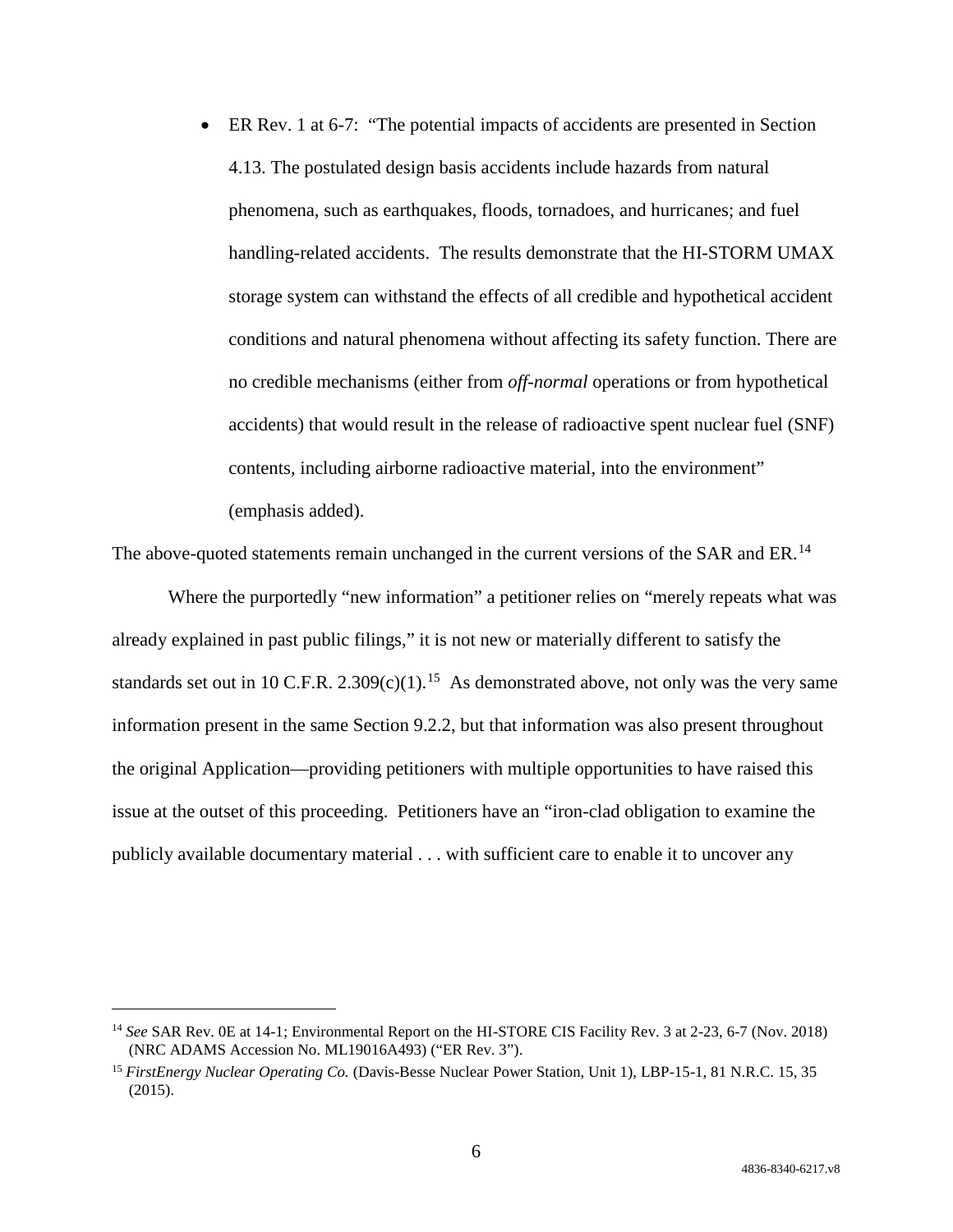information that could serve as the foundation for a specific contention."[16](#page-6-0) DWM has failed in its obligation here.

Indeed, DWM recognizes this failure in its own filing. DWM's expert, Dr. Thompson, states that "Holtec makes an *equivalent* assertion [to the Holtec RAI Response] in its ER (at Section 4.13.2)."<sup>[17](#page-6-1)</sup> ER Rev. 1 Section 4.13.2 states in relevant part,

The results of the evaluations performed in the FSAR demonstrate that the HI-STORM UMAX storage system can withstand the effects of all credible and hypothetical accident conditions and natural phenomena without affecting its safety function. While none of these events would result in release of any radioactive material  $18$ 

To the extent DWM seeks to challenge any alleged inconsistency between this section of the ER (which was not amended in response to RAI 9-3) and the GEIS, it was obligated to have raised that challenge at the outset of this proceeding because the purported inconsistent language was in the version of the ER available at the time intervention petitions were due. All the information upon which DWM relies was previously available at the time DWM filed its petition.

DWM also asserts that "[t]he RAI responses . . . *put existing information in a new context*."[19](#page-6-3) Even if true, this assertion is fatal to any claim of new or materially different information. The Commission has expressly ruled that a document that collects, summarizes, and places into context the facts or previously available information does not make that information new or materially different.<sup>[20](#page-6-4)</sup>

<span id="page-6-0"></span> <sup>16</sup> *Northern States Power Co.* (Prairie Island Nuclear Generating Plant, Units 1 and 2), CLI-10-27, 72 N.R.C. 481, 496 (2010).

<span id="page-6-1"></span><sup>&</sup>lt;sup>17</sup> Motion at 7 (quoting the Thompson Report at 20) (emphasis added).

<span id="page-6-2"></span><sup>18</sup> ER Rev. 1 at 4-56.

<span id="page-6-3"></span><sup>&</sup>lt;sup>19</sup> Motion at 11 (emphasis added).

<span id="page-6-4"></span><sup>&</sup>lt;sup>20</sup> *Prairie Island*, CLI-10-27, 72 N.R.C. at 483 (2010) (reversing a Board ruling that would have "allow[ed] a petitioner or intervenor to delay filing a contention until a document becomes available that collects, summarizes and places into context the facts supporting that contention").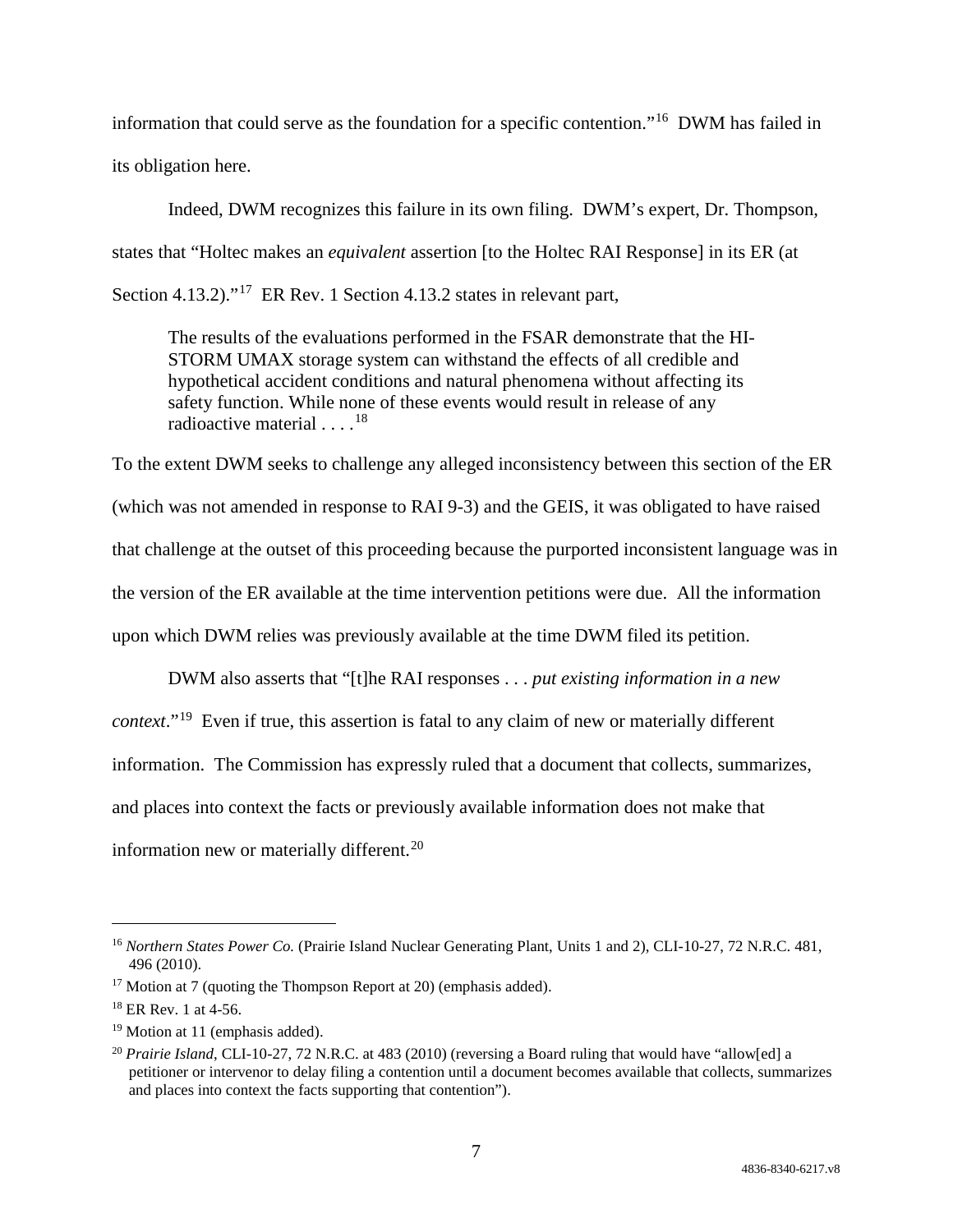And to the extent that DWM is raising a physical security issue,  $2<sup>1</sup>$  the general issue of potential terrorist attacks on the Holtec CISF facility was raised in Contention 11 of DWM's original petition.<sup>22</sup> A contention will be ruled as untimely where the contention bore "substantial similarities" to a previously filed contention.<sup>[23](#page-7-2)</sup> DWM could thus have raised its arguments concerning potential attacks long ago. The same is true with respect to DWM's present attempt to raise in its proposed amendment "the issues of whether there should be a 'return to sender' policy and a [Dry Transfer System (DTS)] capability during the operations and license period of the Holtec facility."[24](#page-7-3) DWM previously raised issues concerning the start clean/stay clean plan and the absence of a DTS. [25](#page-7-4) 

Finally, DWM's expert Dr. Thompson raises a myriad of issues in his report, all of which could have been previously raised, and cites to various reports and studies, none of which are new information (and in fact are many years or decades old). These include:

> • The purported absence of a national strategy for managing SNF (citing a **2006** Thompson Report, a **2008** Thompson report, and a **2016** report from UK researchers); $^{26}$  $^{26}$  $^{26}$

<span id="page-7-0"></span><sup>&</sup>lt;sup>21</sup> Motion at 7 (referencing an "attack scenario that would result in a release of hazardous radioactivity").

<span id="page-7-1"></span><sup>22</sup> Petition of Don't Waste Michigan, Citizens' Environmental Coalition, Citizens for Alternatives to Chemical Contamination, Nuclear Energy Information Service, Public Citizen, Inc., San Luis Obispo Mothers for Peace and Nuclear Issues Study Group to Intervene and Request for an Adjudicatory Hearing at 70-88 (Sept. 14, 2018) (NRC ADAMS Accession No. ML18257A334) ("DWM Petition").

<span id="page-7-2"></span><sup>23</sup> *Fla. Power & Light Co.* (Turkey Point Nuclear Generating Units 6 and 7), LBP-17-2, 85 N.R.C. 14, 25 n. 12 (2017) ("Joint Intervenors raised contentions regarding reclaimed wastewater and RCW usage that bear substantial similarities to [petitioner's] newly proffered Contention 1 . . . . These contentions were rejected as inadmissible. [Petitioner] fails to show that its current assertions regarding reclaimed wastewater and RCW usage are based on new information that is materially different from that which was previously available.").

<span id="page-7-3"></span><sup>24</sup> Amended Contentions at 4-5.

<span id="page-7-4"></span><sup>25</sup> *See, e.g.,* DWM Petition at 47 (Contention 4), 61 (Contention 7).

<span id="page-7-5"></span><sup>26</sup> Thompson Report at 9-10.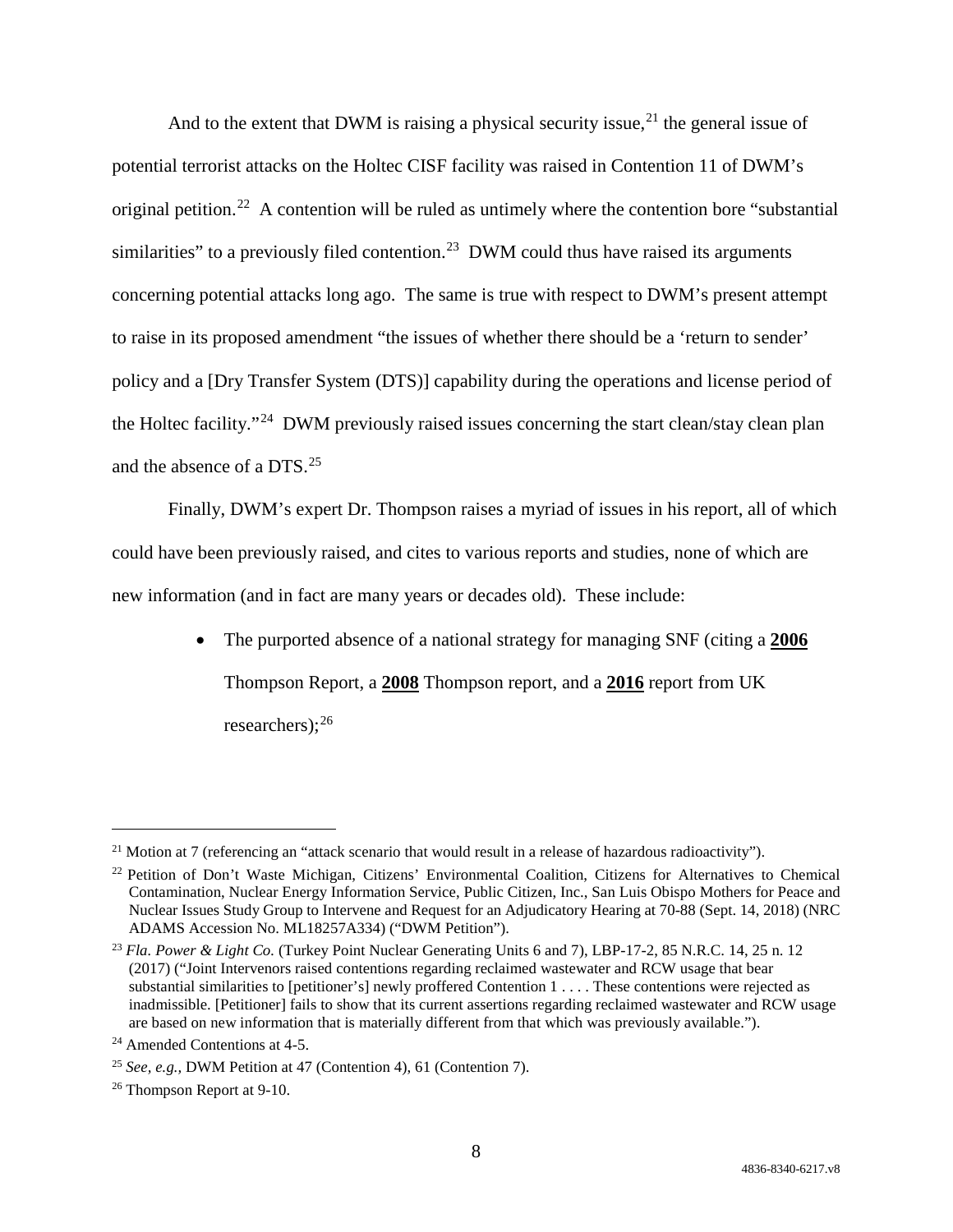- Potential adverse impacts of ISFSIs (citing, among other things, the **2014** GEIS, a **2009** Thompson Report, and a **2003** study from Pretzsch and Maier); [27](#page-8-0)
- Potential future operating environments for ISFSIs (citing among other things a **2005** Thompson Report, a **2002** study from Raskin, and a **2017** US Global Change Research Program); $^{28}$  $^{28}$  $^{28}$  and
- Purported lessons from the history of nuclear power (citing among other things reference material from **1981**, **1982**, and Thompson's own reports from **2008**, **2013**, and **2014**).[29](#page-8-2)

For all of the foregoing reasons, the proposed amendment to Contention 4 is untimely, no good cause has been provided for the untimeliness, and the Board should therefore reject it.

### **B. DWM's Amended Contention 4 is Inadmissible**

Even if the Board were to find good cause for the late amendment to Contention 4 (which it should not do), the Board should nevertheless find that the amended contention falls far short of the Commission's contention admissibility requirements in 10 C.F.R.  $\S$  2.309(f)(1).

# **1. Amended Contention 4 Impermissibly Challenges the Continued Storage Rule and is Outside the Scope of This Proceeding.**

The proposed amendments to Contention 4 are nothing more than further impermissible challenges to the Commission's Continued Storage Rule (10 C.F.R. § 51.23) that rendered Contention 4 inadmissible as originally pled. DWM has not petitioned for a waiver of the rule, nor otherwise demonstrated that "special circumstances" exist "such that the application of the

<span id="page-8-0"></span> <sup>27</sup> *Id.* at 11-15.

<span id="page-8-1"></span><sup>28</sup> *Id.* at 15-17.

<span id="page-8-2"></span><sup>29</sup> *Id.* at 17-20.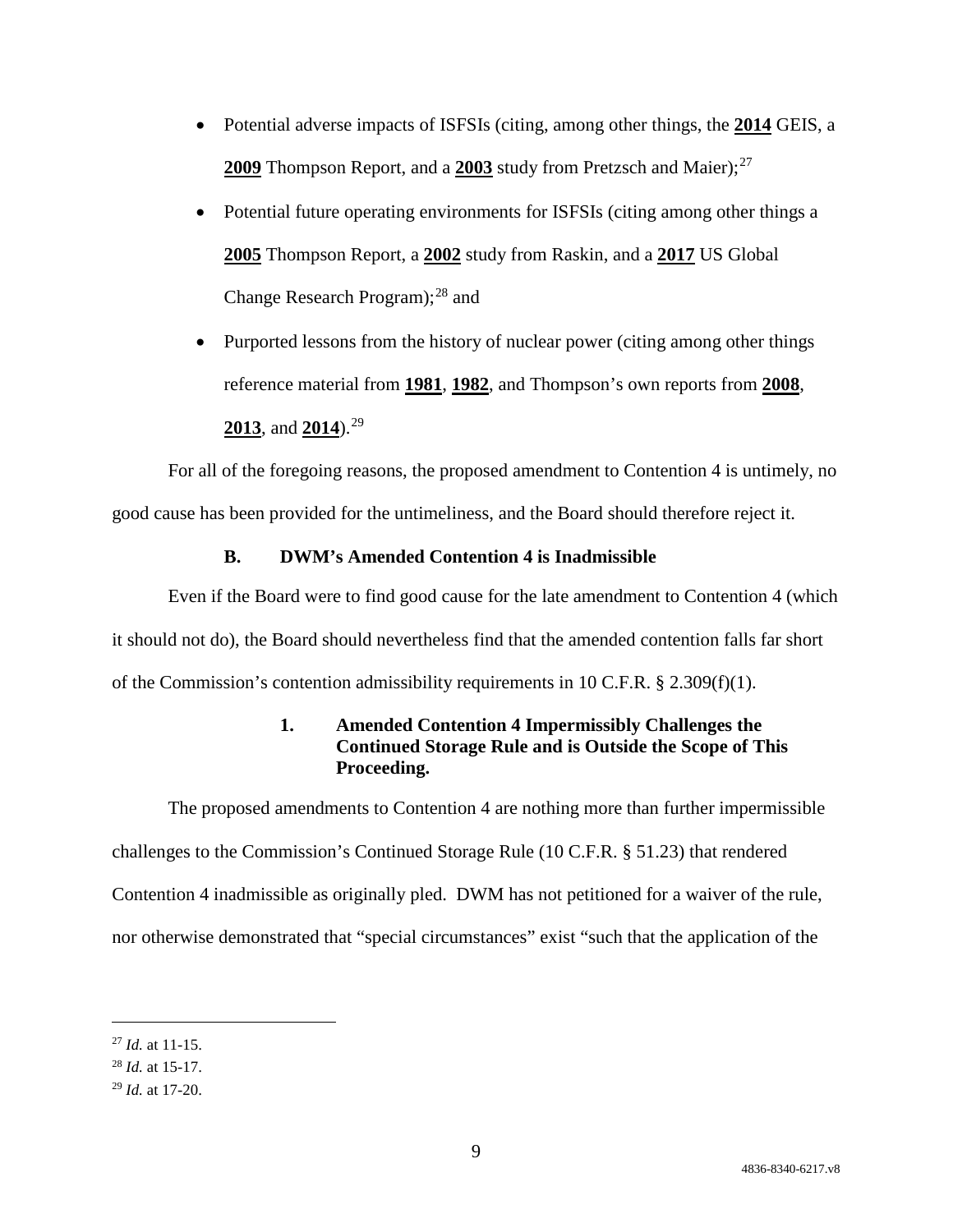rule  $\ldots$  would not serve the purposes for which the rule or regulation was adopted."<sup>[30](#page-9-0)</sup>

Consequently, amended Contention 4 is outside the scope of this proceeding and is

inadmissible $31$ 

DWM Contention 4 as originally pled alleged that Holtec cannot rely on the

Commission's Continued Storage Rule and its underlying GEIS. DWM Contention 4 as

originally drafted stated:

Contention 4: Holtec Does Not Qualify for Continued Storage GEIS Presumptions

Holtec has defined a site-specific spent nuclear fuel storage facility that does not qualify for the exclusions from NEPA scrutiny conferred by the Waste Storage GEIS. Consequently, severe accident mitigation during transportation to and from the Holtec CISF and at the CISF, and SNF and GTCC storage and management operations at the CISF site, may not be treated as generic issues and excused from consideration within the EIS. $32$ 

DWM further asserted that such reliance was not appropriate because of two alleged differences between the proposed HI-STORE design and the away-from-reactor facility design assumptions used in the GEIS: the lack of a Dry Transfer System (DTS) at HI-STORE (purportedly needed to repackage any non-conforming spent fuel canisters that arrive at the CISF), and the larger volume of spent nuclear fuel proposed to be stored at HI-STORE.<sup>[33](#page-9-3)</sup>

The original Contention 4 is inadmissible because DWM had failed to petition for waiver

of the Continued Storage Rule as required by 10 C.F.R.  $\S 2.335(b).^{34}$  $\S 2.335(b).^{34}$  $\S 2.335(b).^{34}$  Furthermore, none of the

reasons cited by DWM preclude applicability of the Continued Storage Rule. More specifically,

<span id="page-9-0"></span> <sup>30</sup> 10 C.F.R. § 2.335(b).

<span id="page-9-1"></span> $31$  10 C.F.R. § 2.309(f)(1)(iii).

<span id="page-9-2"></span><sup>&</sup>lt;sup>32</sup> DWM Petition at 46.

<span id="page-9-3"></span><sup>33</sup> *Id.* at 47-48.

<span id="page-9-4"></span><sup>34</sup> *See* Holtec Opposition at 44.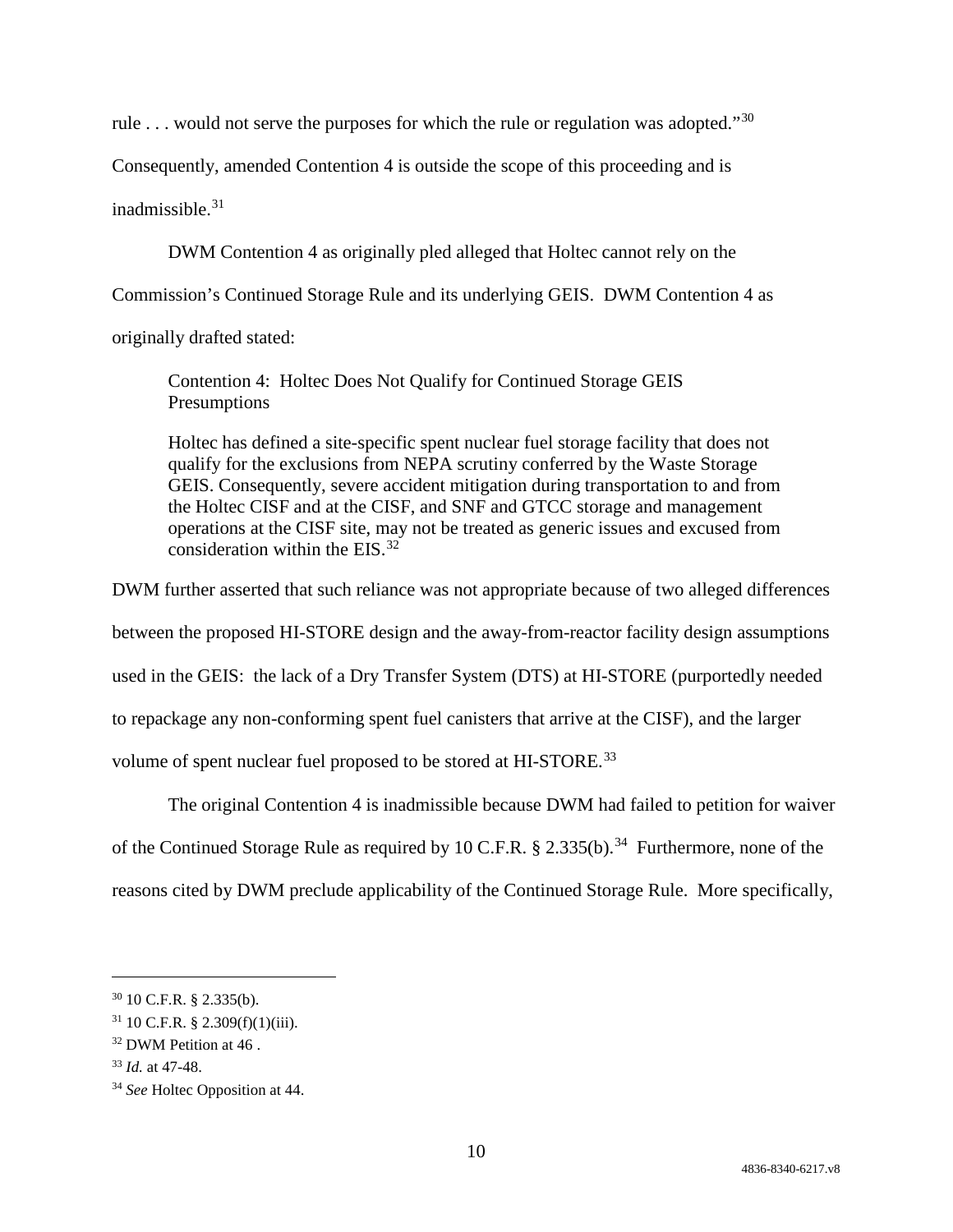(1) the analysis in the GEIS is not dependent on building a DTS, which the GEIS described as a "potential need," and whose environmental impacts were included only to provide a complete picture of continued storage; and (2) nothing in the Continued Storage Rule nor the analysis in the GEIS limits their applicability to ISFSIs of a certain capacity.[35](#page-10-0)

DWM proposes to amend Contention 4 by adding the following assertion:

Holtec has created an issue of fact by claiming that its over-optimistic conclusion that there are no credible challenges to canister confinement integrity capable of causing radioactivity release is consistent with the GEIS.<sup>[36](#page-10-1)</sup>

Thus, DWM seeks to expand its challenges to the GEIS and the Continued Storage Rule based on another alleged inconsistency with the GEIS. But once again, DWM has failed to petition for waiver of the rule as required by NRC's regulations. For this reason alone, the Board should reject amended Contention 4 out of hand.

# **2. Amended Contention 4 Mischaracterizes the Application and Thus Fails to Raise a Genuine Dispute on a Material Issue.**

The bases for proposed amended Contention 4 are mischaracterizations by DWM and their expert, Dr. Gordon Thompson, of information clearly stated in the ER. Such mischaracterizations do not genuinely dispute the ER and do not give rise to an admissible contention.[37](#page-10-2)

DWM claims that ER Section 4.13.2 is "inconsistent with the statements in NRC's GEIS," which statements allegedly "concede[] that a credible accident or attack could release radioactive material, albeit with [a] low probability."<sup>38</sup> In making this claim, Dr. Thompson and

<span id="page-10-0"></span> <sup>35</sup> *Id.* 45-46.

<span id="page-10-1"></span><sup>36</sup> Amended Contentions at 1.

<span id="page-10-2"></span><sup>37</sup> *Tenn. Valley Auth.* (Sequoyah Nuclear Plant, Units 1 and 2), LBP-13-8, 78 N.R.C. 1, 30 (2013). *See also Crow Butte Resources, Inc.* (In Situ Leach Facility, Crawford, Nebraska), CLI-09-9, 69 N.R.C. 331, 363 (2009) (ruling inadmissible a contention based on mischaracterization of the license application).

<span id="page-10-3"></span><sup>38</sup> Amended Contentions at 3.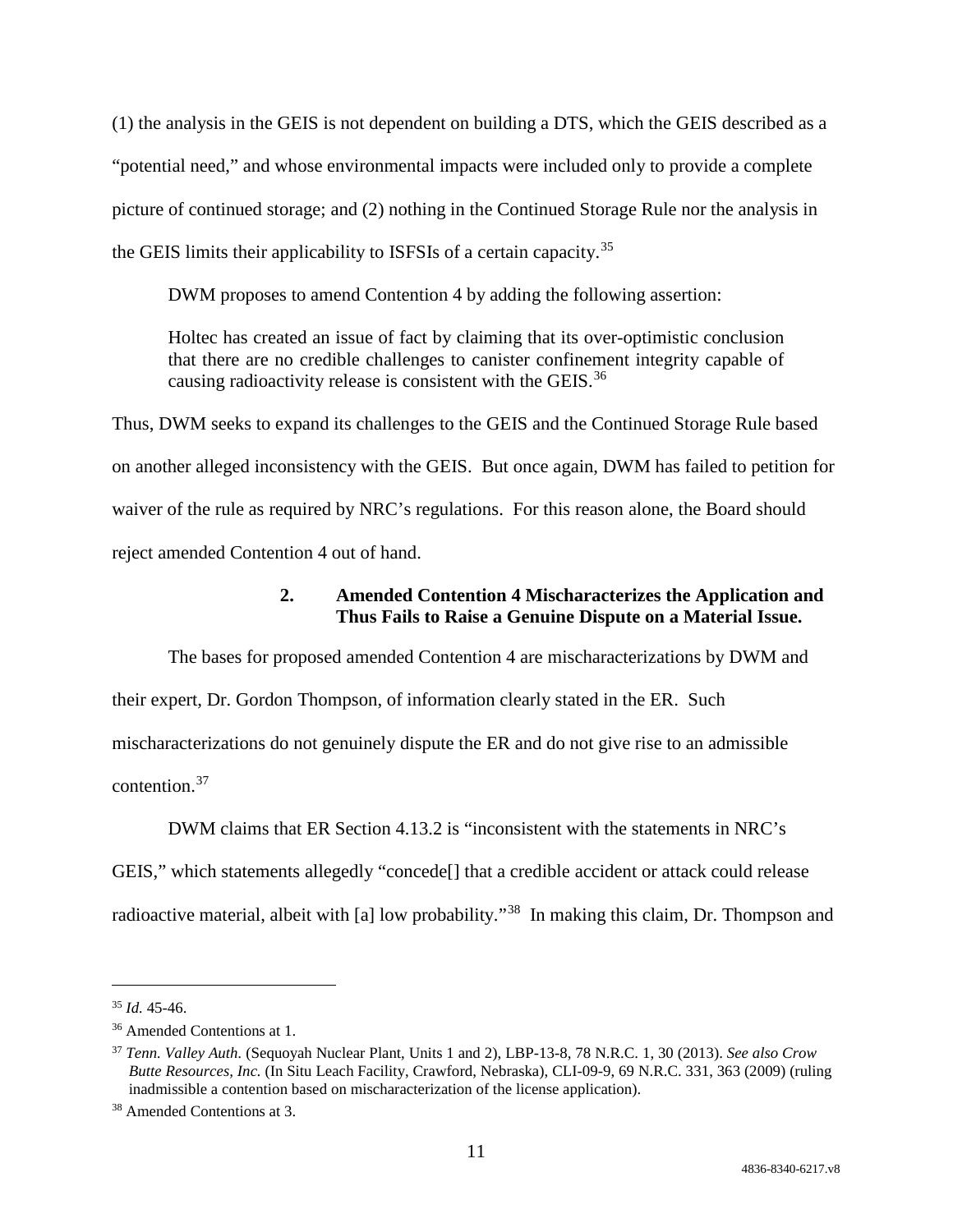DWM are comparing apples and oranges. More specifically, they misstate information plainly presented in the ER, and then conflate discussion on *design basis* accidents in the ER with discussion on *beyond design basis* accidents in the GEIS.

ER Section 4.13.2 provides Holtec's evaluation of environmental impacts from design basis events. ER 4.13.2. identifies numerous "accident events [that] are germane to the safety evaluation of HI-STORM UMAX system."[39](#page-11-0) The ER states that "[t]hese *design basis accident events* have been evaluated in Section 12 of the HI-STORM UMAX FSAR (Holtec 2017) to quantify the safety margins in the storage system."[40](#page-11-1) This is consistent with the requirements of 10 C.F.R. Part 72, which (in relevant part) requires that "[t]he design bases for these structures, systems, and components must reflect . . . [a]ppropriate combinations of the effects of normal and accident conditions and the effects of natural phenomena."<sup>[41](#page-11-2)</sup> The ER summarizes the results of the evaluation as follows:

The results of the evaluations performed in the FSAR demonstrate that the HI-STORM UMAX storage system can withstand the effects of all credible and hypothetical accident conditions and natural phenomena without affecting its safety function. While none of these events would result in release of any radioactive material, some corrective action may be associated with the Design Basis Earthquake (potential reposition), 100 percent Blockage of Air Inlets (potential removal of blockage), and Burial Under Debris events (potential removal of debris). The FSAR analyses demonstrate that the requirements of 10 CFR §72.122 and of 10 CFR §72.106(b) and 10 CFR Part 20 would be met. Therefore, the impact of potential and hypothetical accidents is considered small $^{42}$  $^{42}$  $^{42}$ 

Dr. Thompson's analysis, however, points to the discussion of *severe* accidents in the

GEIS. When Dr. Thompson asserts on page 20 of his Report that an inconsistency exists

<span id="page-11-0"></span> <sup>39</sup> ER Rev. 1 at 4-56.

<span id="page-11-1"></span><sup>40</sup> *Id.* at 4-55 to 4-56 (emphasis added).

<span id="page-11-2"></span> $41$  10 C.F.R. § 72.122(2)(i), (B).

<span id="page-11-3"></span> $42$  ER Rev. 1 at 4-56.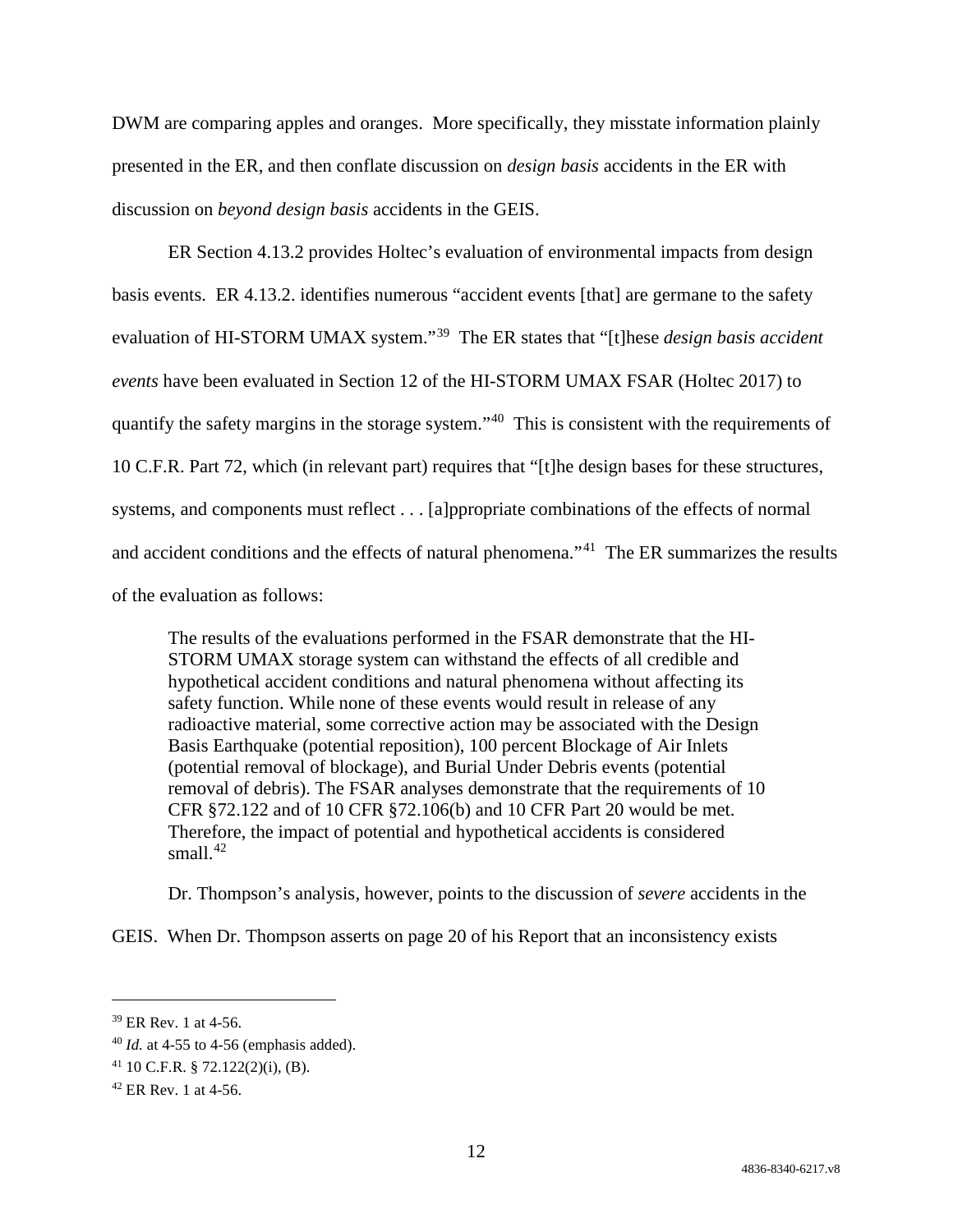between the GEIS and Holtec's analysis (e.g., "Holtec says the probability of a release is zero, while the GEIS says that this probability is low") he refers to paragraph IV-2 of his own report. That paragraph, in turn, references GEIS Section 4.18.2.2, "Severe Accidents in Dry Cask Storage Systems and DTS." [43](#page-12-0) The introductory Section 4.18.2 explains that this "section describes *severe accidents, or beyond-design-basis accidents*, which are accidents that may challenge safety systems at a level higher than that for which they were designed, and assesses the environmental impact of severe accidents during continued storage."[44](#page-12-1) GEIS Section 4.18.2.2, in turn, discusses two probabilistic risk assessments that "consider risks to the public of severe accidents involving dry cask storage system operations," which "considered a range of events that could result in sufficient damage to dry casks to cause radiological releases."<sup>[45](#page-12-2)</sup>

There simply is no genuine dispute between the design basis accident analysis summarized in ER Section 4.13.2 and the severe accident analysis evaluated in GEIS 4.18.2.2, because the two discussions evaluate environmental impacts from different events. As a licensing board has explained in the reactor context, "severe accidents by their very nature are remote and speculative [and] the NRC distinguishes them from those events that must be accommodated by the plant design ('design basis events')."[46](#page-12-3)

Another mischaracterization by DWM of plainly available information in the Application relates to the CISF emergency response plan. DWM erroneously asserts that Holtec does "not

<span id="page-12-0"></span> <sup>43</sup> Thompson Report at 11, n. 24.

<span id="page-12-1"></span><sup>44</sup> GEIS at 4-84 (emphasis added).

<span id="page-12-2"></span><sup>&</sup>lt;sup>45</sup> *Id.* at 4-88. Elsewhere in the GEIS, the NRC Staff further distinguishes between credible accidents and noncredible accidents, with only the latter kind potentially resulting in release of radioactive material. *See* GEIS at 5- 57 ("In addition to the credible events described above, for the [Private Fuel Storage Facility] the NRC also considered *an accident, not considered credible, in which a canister leaks,*" which impacts the NRC considered to be small) (emphasis added).

<span id="page-12-3"></span><sup>46</sup> *Tenn. Valley Auth.* (Watts Bar Nuclear Plant, Unit 2), LBP-09-26, 70 N.R.C. 939, 971 (2009).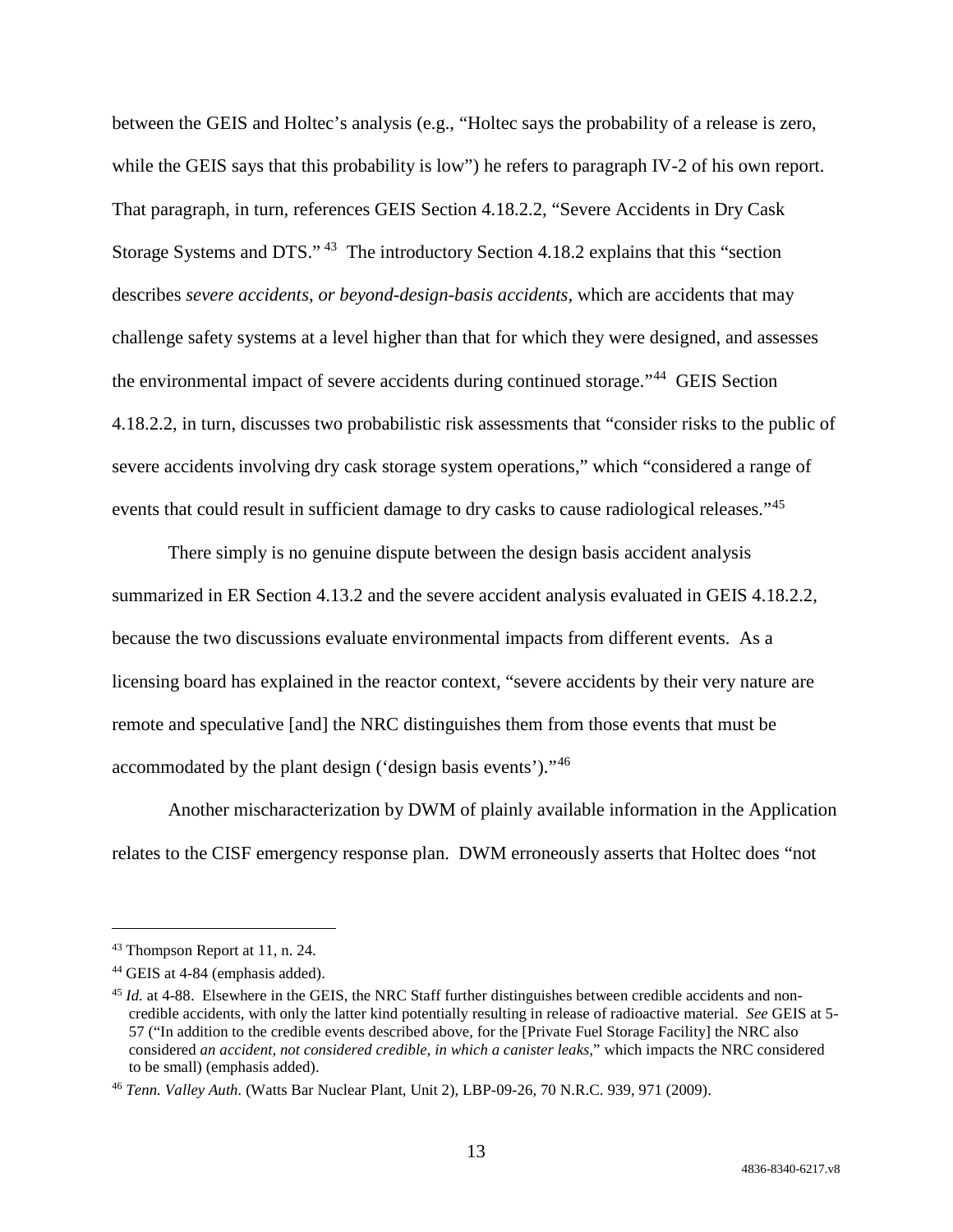have an on-site emergency response plan for radiological accidents."<sup>47</sup> But this is not true, as even a cursory review of SAR Section 10.5, Emergency Planning, would reveal. Indeed, DWM's expert does not assert that such a plan is non-existent. Rather, Dr. Thompson merely complains that Holtec has withheld its proprietary emergency response plan from public view.<sup>[48](#page-13-1)</sup>

These claims that an emergency plan is non-existent or unavailable ring hollow. SAR Section 10.5, Emergency Planning, references the Holtec CISF Emergency Response Plan and identifies it as application reference "[10.5.1]."<sup>49</sup> SAR Chapter 19, Consolidated References, identifies reference [10.5.1] as "Holtec CISF Emergency Response Plan, Holtec Report HI-2177535, dated March 2017," which was submitted with the application.<sup>50</sup> SAR Chapter 19 also explains that "[a]ll Holtec origin documents are proprietary subject to 10CFR2.390 protection from dissemination except for Safety Analysis Reports which are available in redacted version in the Public Document Room."[51](#page-13-4) As described in the Commission's August 20, 2018 Order in this proceeding,<sup>[52](#page-13-5)</sup> the Notice of Opportunity for Hearing<sup>[53](#page-13-6)</sup> provided a mechanism to seek access to "sensitive unclassified non-safeguards information," including proprietary information. DWM failed to avail itself of that opportunity to request the non-public emergency planning report notwithstanding the extension of time provided by the Commission's Order. Its failure to do so is a problem of its own making and does not raise a genuine dispute with the application.

<span id="page-13-0"></span> <sup>47</sup> Amended Contentions at 4.

<span id="page-13-1"></span><sup>48</sup> Thompson Report at 25.

<span id="page-13-2"></span><sup>49</sup> Licensing Report on the HI-STORE CIS Facility Rev. 0C at 456 (May 31, 2018) (NRC ADAMS Accession No. ML18254A413) (hereinafter referred to as "SAR Rev. 0C").

<span id="page-13-3"></span><sup>50</sup> SAR Rev. 0C at 648.

<span id="page-13-4"></span><sup>51</sup> *Id.* at 635.

<span id="page-13-5"></span><sup>&</sup>lt;sup>52</sup> Order of the Secretary Denying the Request to Delay or Suspend the Sept. 14, 2018 Hearing Request Deadline (Aug. 18, 2018) (NRC ADAMS Accession No. ML18232A577).

<span id="page-13-6"></span><sup>53</sup> 83 Fed. Reg. 32,919 (July 16, 2018).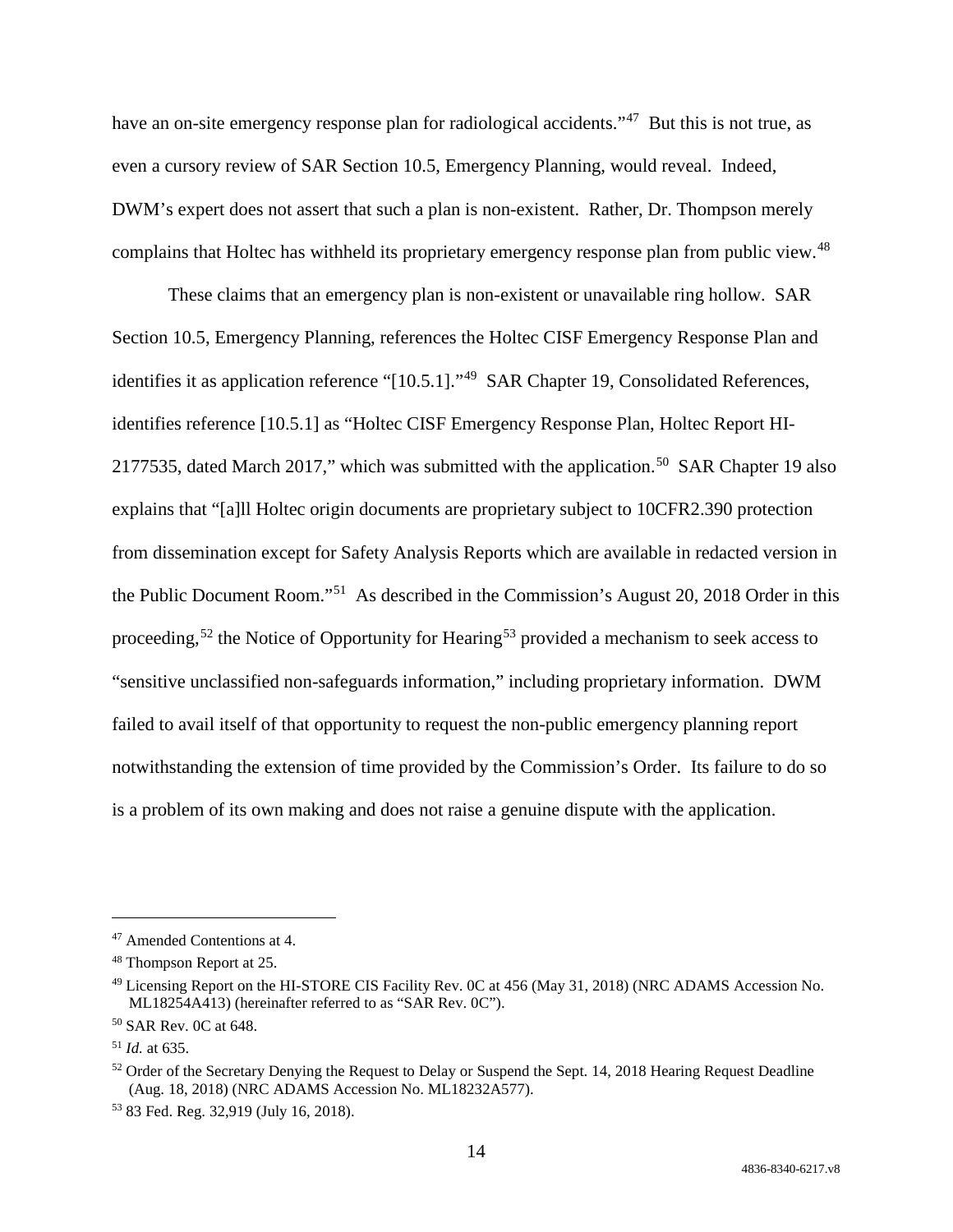Moreover, a non-proprietary version of the Emergency Response Plan was provided to the NRC and made available in ADAMS on February 28, 2018—months before intervention petitions were due—at NRC Accession Number ML18058A605. Neither DWM nor Dr. Thompson acknowledge this public report, let alone challenge any of its contents.

In sum, DWM is attempting to fabricate disputes with the Application where no dispute exists, or has failed to dispute available information. DWM therefore has failed to raise a genuine dispute on a material issue to satisfy 10 CFR  $\S 2.309(f)(1)(vi)$ .

### **3. DWM's assertions concerning evaluations involving potential terrorist attacks are beyond the scope of the proceeding.**

The proposed amendments to Contention 4, and more specifically, the proposed amended bases of the contention, seeks to raise the specter of terrorist attacks.<sup>54</sup> But controlling Commission precedent holds that NEPA does not require an analysis of environmental impacts of a hypothetical terrorist attack. In the early 2000s, the Commission held that NEPA does not require a terrorism review, because the "environmental effect" of terrorism is too far attenuated from the NRC's licensing action for the NRC's licensing action to be the proximate cause of that impact.[55](#page-14-1) Notwithstanding the Ninth Circuit's decision in *San Luis Obispo Mothers for Peace v. NRC*, the Commission reiterated that "NEPA does not require the NRC to consider the environmental consequences of hypothetical terrorist attacks on NRC-licensed facilities" and determined that it would not apply the Ninth Circuit's ruling outside of that Circuit.<sup>[56](#page-14-2)</sup> The CISF site is in New Mexico, and therefore outside the Ninth Circuit's jurisdiction. Consequently, no

<span id="page-14-0"></span> <sup>54</sup> Amended Contentions at 3.

<span id="page-14-1"></span><sup>55</sup> *See, e.g.*, *Pacific Gas & Electric Co.* (Diablo Canyon Power Plant Independent Spent Fuel Storage Installation), CLI-03-1, 57 N.R.C. 1, 6-7 (2003); *System Energy Resources, Inc.* (Early Site Permit for Grand Gulf ESP Site), CLI-07-10, 65 N.R.C. 144, 145-47 (2007); *Progress Energy Carolinas, Inc.* (Shearon Harris Nuclear Power Plant, Units 2 and 3), LBP-08-21, 68 N.R.C. 554, 566-568 (2008).

<span id="page-14-2"></span><sup>56</sup> *Amergen Energy Co., LLC* (Oyster Creek Nuclear Generating Station), CLI-07-8, 65 N.R.C. 124, 128-29 (2007).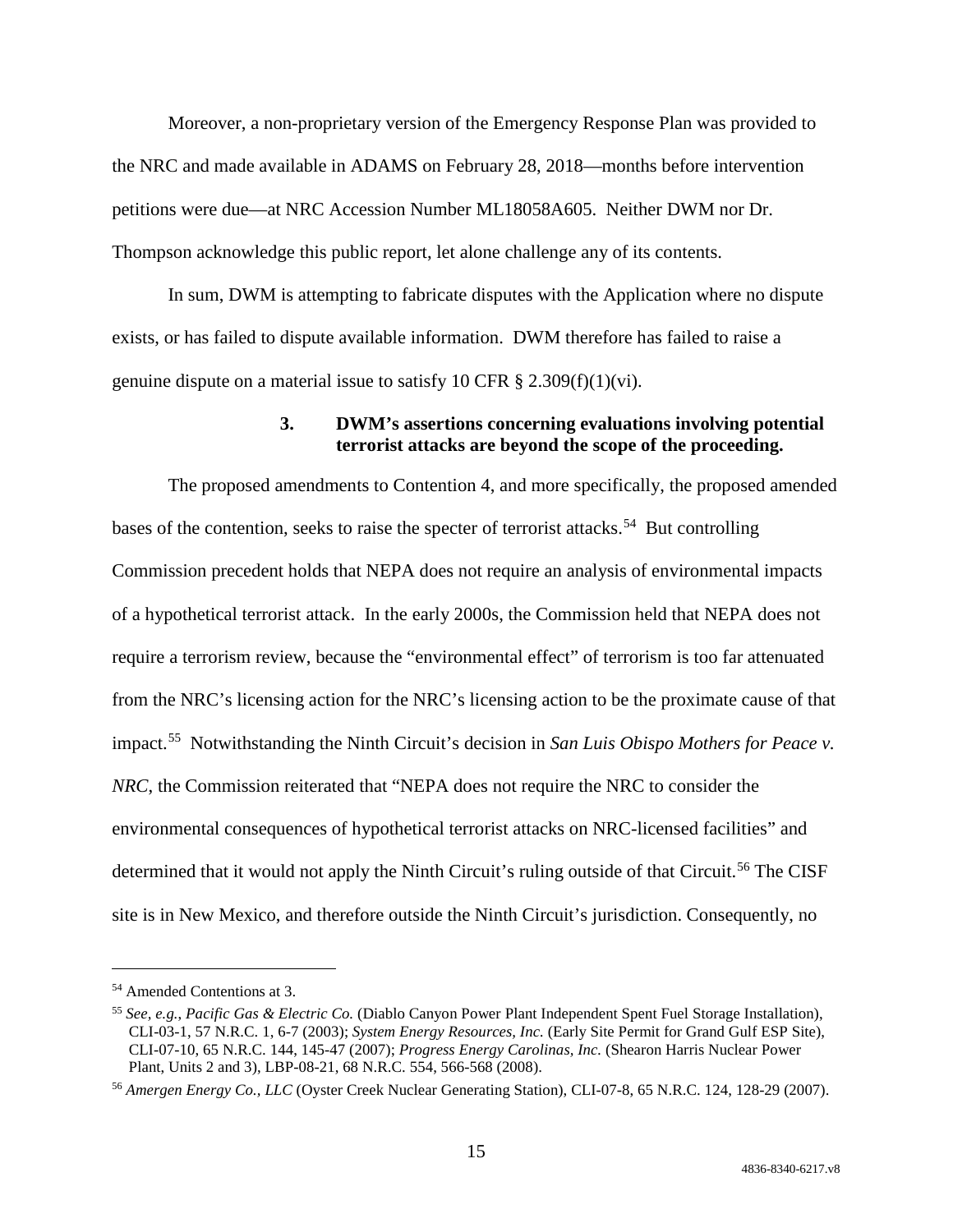NEPA analysis of the potential environmental impacts of hypothetical acts of terrorism is required in this proceeding.<sup>[57](#page-15-0)</sup>

#### **4. Amended Contention 4 is Unsupported and Immaterial**

At the very end of proposed amended Contention 4, DWM departs from its original claim that the CISF is not entitled to the presumptions offered by the Continued Storage Rule and GEIS, and that Holtec should therefore evaluate environmental impacts *after* the initial license term. Instead, DWM seeks to recast the Contention by claiming that certain environmental impacts "during the term of the license for Holtec" ought to be considered.<sup>58</sup> These environmental impacts are those associated with Holtec's "return to sender" or start clean/stay clean plan, and the lack of a DTS.<sup>59</sup> Aside from being far afield from the original Contention 4, these claims are not supported. All DWM asserts is that there are environmental impacts "both positive and negative" that ought to be considered, but DWM nowhere explains what those impacts might be. A statement "that simply alleges that some matter ought to be considered" does not provide a sufficient basis for a contention. [60](#page-15-3) Moreover, "[n]either mere speculation nor bare or conclusory assertions, even by an expert, alleging that a matter should be considered will suffice to allow the admission of a proffered contention."<sup>[61](#page-15-4)</sup> This claim therefore fails under 10 C.F.R. § 2.309(f)(1)(v). Nor does DWM explain how such analysis would make any difference in the environmental analysis, therefore failing 10 C.F.R. § 2.309(f)(1)(iii).

<span id="page-15-0"></span><sup>&</sup>lt;sup>57</sup> To the extent DWM is attempting to challenge the capability of the proposed CISF to respond to threats and potential radiological sabotage, DWM has failed to address (let alone dispute) publicly available information in the Application on physical security and safeguards security (SAR Section 10.6) or the non-public HI-STORE Site Security Plan.

<span id="page-15-1"></span><sup>58</sup> Amended Contentions at 5.

<span id="page-15-2"></span><sup>59</sup> *Id.*

<span id="page-15-3"></span><sup>60</sup> *Sacramento Mun. Util. Dist.* (Rancho Seco Nuclear Generating Station), LBP-93-23, 38 N.R.C. 200, 246 (1993), review declined, CLI-94-2, 39 N.R.C. 91 (1994).

<span id="page-15-4"></span><sup>61</sup> *FirstEnergy Nuclear Operating Co.* (Davis-Besse Nuclear Power Station, Unit 1), LBP-12-27, 76 N.R.C. 583, 595 (2012).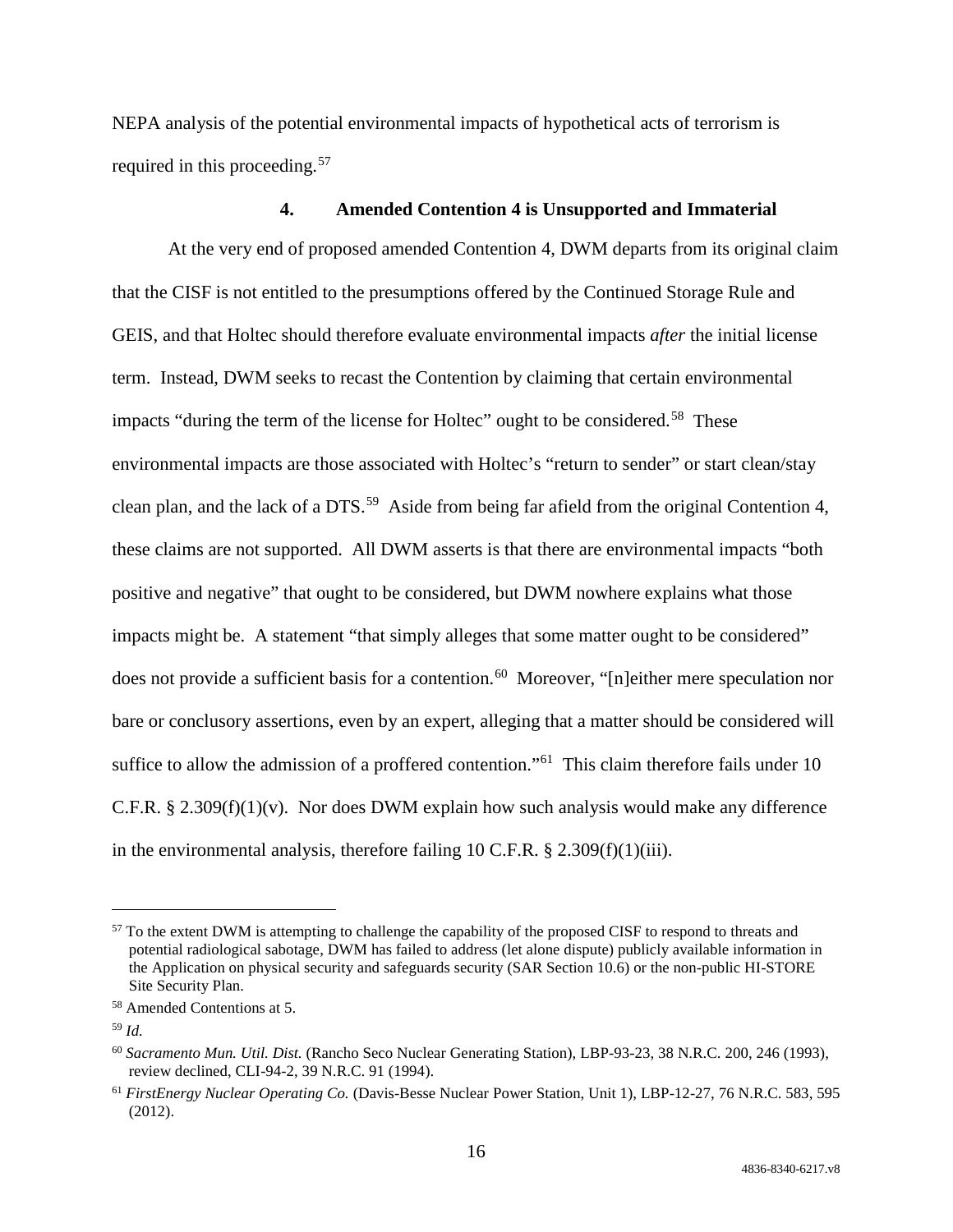For all of the foregoing reasons, proposed amended Contention 4 is inadmissible.

#### **II. DWM's Motion to Amend Contention 7 is Untimely and Inadmissible.**

DWM's proposed amendment to Contention 7 is not based on new or materially different information and therefore is inexcusably late. Even if the Board does not reject proposed amended Contention 7 as unjustifiably late, it should find that the proposed amendment is not admissible.

# **A. DWM Has Failed to Demonstrate Good Cause for Its Late-Filed Motion to Amend Contention 7.**

The Board should not consider DWM's late-filed motion to amend Contention 7 because the motion is untimely, and DWM has failed to demonstrate the required good cause for its untimely filing.

Contention 7 as initially pled sought to challenge the Holtec "Start Clean/Stay Clean" policy to be employed at the CISF.<sup>[62](#page-16-0)</sup> Under this policy, incoming spent nuclear fuel canisters will be inspected and non-conforming canisters will be returned to sender. DWM seeks to amend Contention 7 based on Holtec's RAI Response to NRC RAI 9-3 and RAI LA-1.<sup>[63](#page-16-1)</sup>

As demonstrated above in the discussion of proposed amended Contention 4 (*supra* Section I.A.), there is no new information or materially different information in Holtec's response to NRC RAI 9-3 that was not previously available. Thus, Holtec's response to NRC RAI 9-3 also does not support the late amendment of Contention 7.

The same is true with regards to Holtec's response to RAI LA-1. There, the NRC Staff requested that Holtec "[j]ustify the absence of a time limit for a canister to be returned to the nuclear plant of origin, or other facility licensed to perform fuel loading procedures, in Appendix

<span id="page-16-0"></span> <sup>62</sup> DWM Petition at 61.

<span id="page-16-1"></span><sup>63</sup> Motion at 7; Amended Contentions at 8.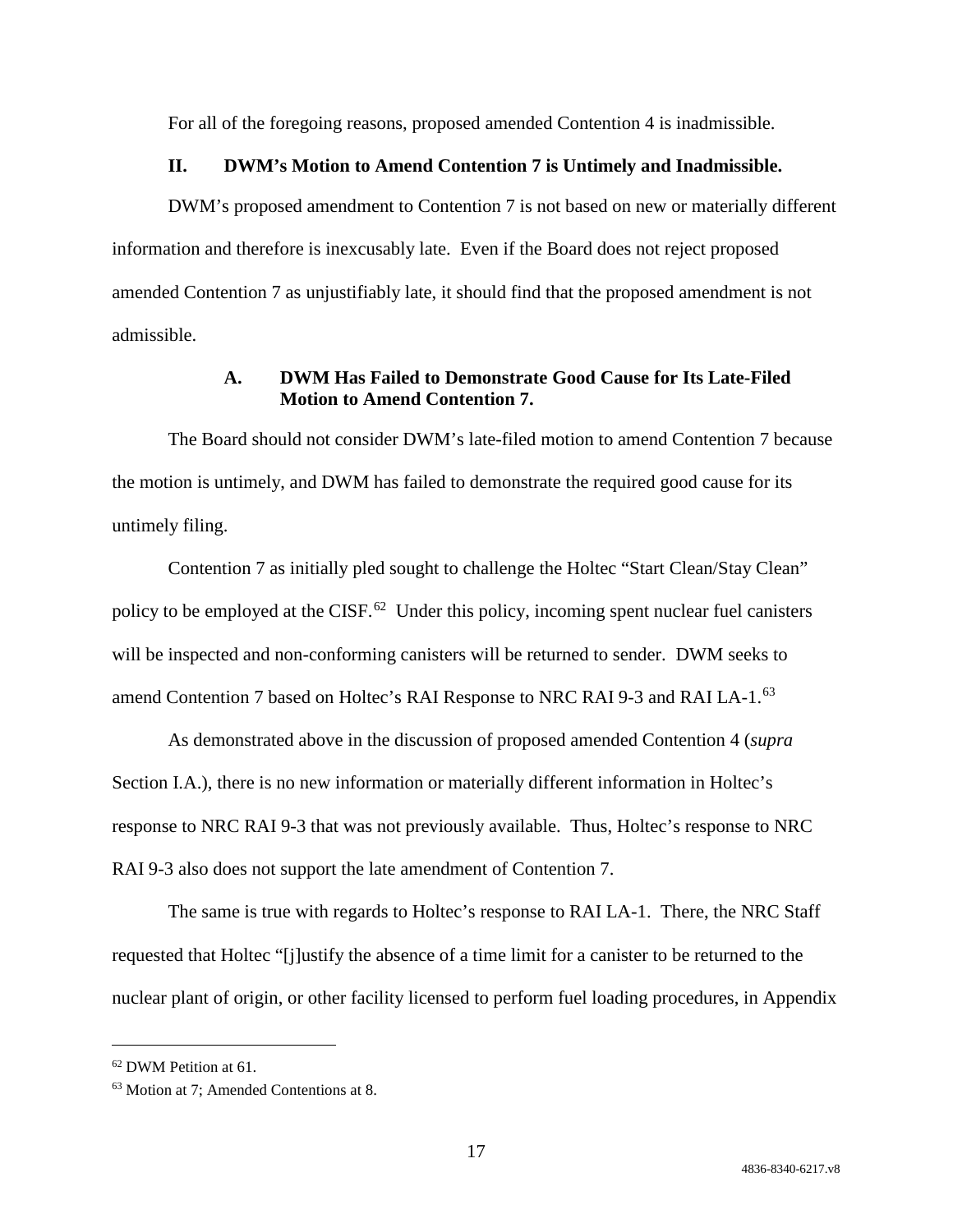A to the proposed Materials License."[64](#page-17-0) Holtec's response to RAI LA-1 states in relevant part, "If a canister fails the Krypton-85 test or helium leak test, it shall remain in the sealed HI-STAR 190 transportation cask in the rail spur staging area south of the Cask Transfer Building (CTB), until it is returned to the originating site or other facility licensed to perform fuel loading procedures. The HI-STORE CISF shall set a time limit for returning the canister by using measured dose rates from the loaded transportation overpack and ensuring the annual dose rates for the facility are maintained below 10 CFR 72.104 limits."[65](#page-17-1) Holtec then (1) updated Section 10.3.3.1 to include the use of the rail spur staging area procedures for canisters that do not pass the examination, and (2) added Section 5.5.5.b.3 to Appendix A of its proposed Materials

License, which states:

If a canister fails the above acceptance test, it shall be kept within its sealed transportation overpack on site until it is returned to the originating site. The CISF shall set a time limit for returning the canister by using measured dose rates from the loaded transportation overpack and ensuring annual dose rates are maintained below 10 CFR 72.104 limits including contribution from any non-accepted canisters within transportation overpacks.<sup>[66](#page-17-2)</sup>

In attempting to explain why Holtec's response to RAI LA-1 is materially different than

information previously available, DWM states:

Holtec's Response to RAI LA-1 assumes that at worst an arriving SNF canister would be leaking only small amounts with the canister mostly intact, and in circumstances that would allow the canister to be monitored, received, tested, repackaged, stored, shipped, and received somewhere else without any difficulty. To assume that no canisters will exhibit substantial damage or leakage during a 20-year transportation and delivery effort is unrealistic, according to Joint Petitioners' expert witness, Gordon Thompson.<sup>[67](#page-17-3)</sup>

<span id="page-17-0"></span> <sup>64</sup> Holtec RAI Responses at 1.

<span id="page-17-1"></span><sup>65</sup> *Id.*

<span id="page-17-2"></span><sup>66</sup> Revised Appendix A to Materials License No. SNM-1051, Technical Specifications for the HI-STORE Consolidated Interim Storage (CIS) Facility at 5-6 (Nov. 30, 2018) (NRC ADAMS Accession No. ML18345A138).

<span id="page-17-3"></span><sup>67</sup> Motion at 11.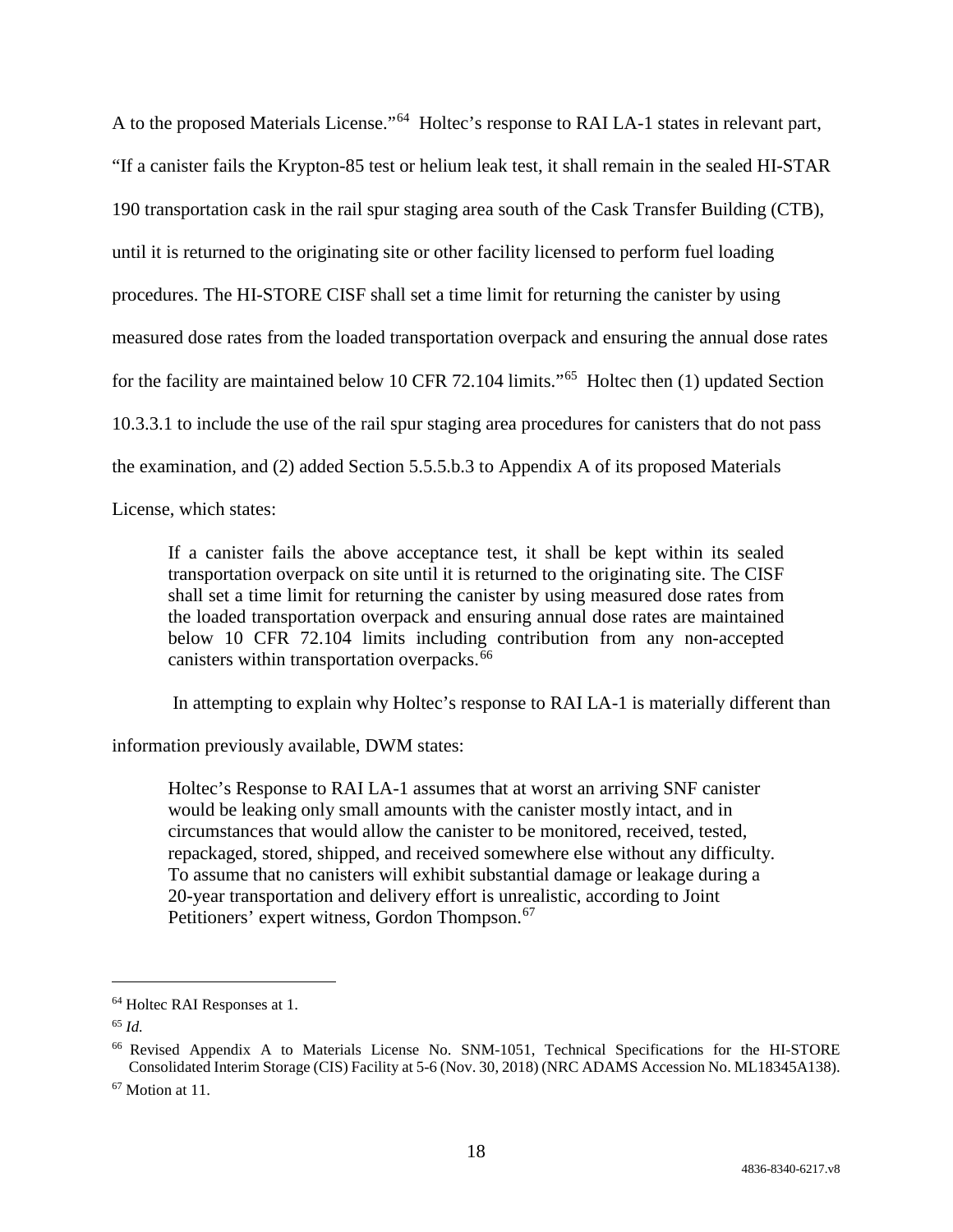Similarly, DWM and Dr. Thompson purport to challenge Holtec's "highly optimistic" assumption that the non-conforming canisters would not exhibit substantial damage or leakage.<sup>68</sup> DWM does not explain how this perceived inference from the Holtec RAI response concerning the condition of the canisters is new or materially different information. The fact that nonconforming canisters might arrive at the Holtec site and be capable of being returned to their plant of origin has been evident from the start by Holtec's "Start Clean/Stay Clean" plan. Indeed, DWM's Contention 7 as initially drafted directly challenged the "Start Clean/Stay Clean" plan whereby nonconforming canisters might arrive and, after inspection, be returned to sender.<sup>[69](#page-18-1)</sup>

Indeed, throughout the application, Holtec shows that it has contemplated the arrival of non-conforming cannisters at the CISF and that they would be returned. For example, SAR Section 3.1.4.6, Health Physics Operations, states "[i]n order to uphold the HI-STORE philosophy of 'Start Clean/Stay Clean' HP personnel ensure that contamination levels on the canisters of incoming shipments meet site requirements. Canisters exceeding the limits will be returned to the originating power plant for dispositioning."<sup>70</sup> For another example, ER Section 4.12.2 states that the "CIS Facility plans to reject and return canisters that have unacceptable external contamination."<sup>[71](#page-18-3)</sup>

Moreover, DWM extensively discusses the "Start Clean/Stay Clean," and the "return to sender" policies in their October 16, 2018 reply to Holtec's Opposition, noting that "if shipping

<span id="page-18-0"></span> <sup>68</sup> Amended Contentions at 9 (quoting Thompson Report at 26).

<span id="page-18-1"></span><sup>&</sup>lt;sup>69</sup> See, e.g., DWM Petition at 61 ("At the CISF, Holtec intends to implement a policy of rejecting and returning canisters that have unacceptable external radioactive contamination or structural damage").

<span id="page-18-2"></span><sup>70</sup> SAR Rev. 0C at 198.

<span id="page-18-3"></span><sup>71</sup> ER Rev. 1 at 4-47.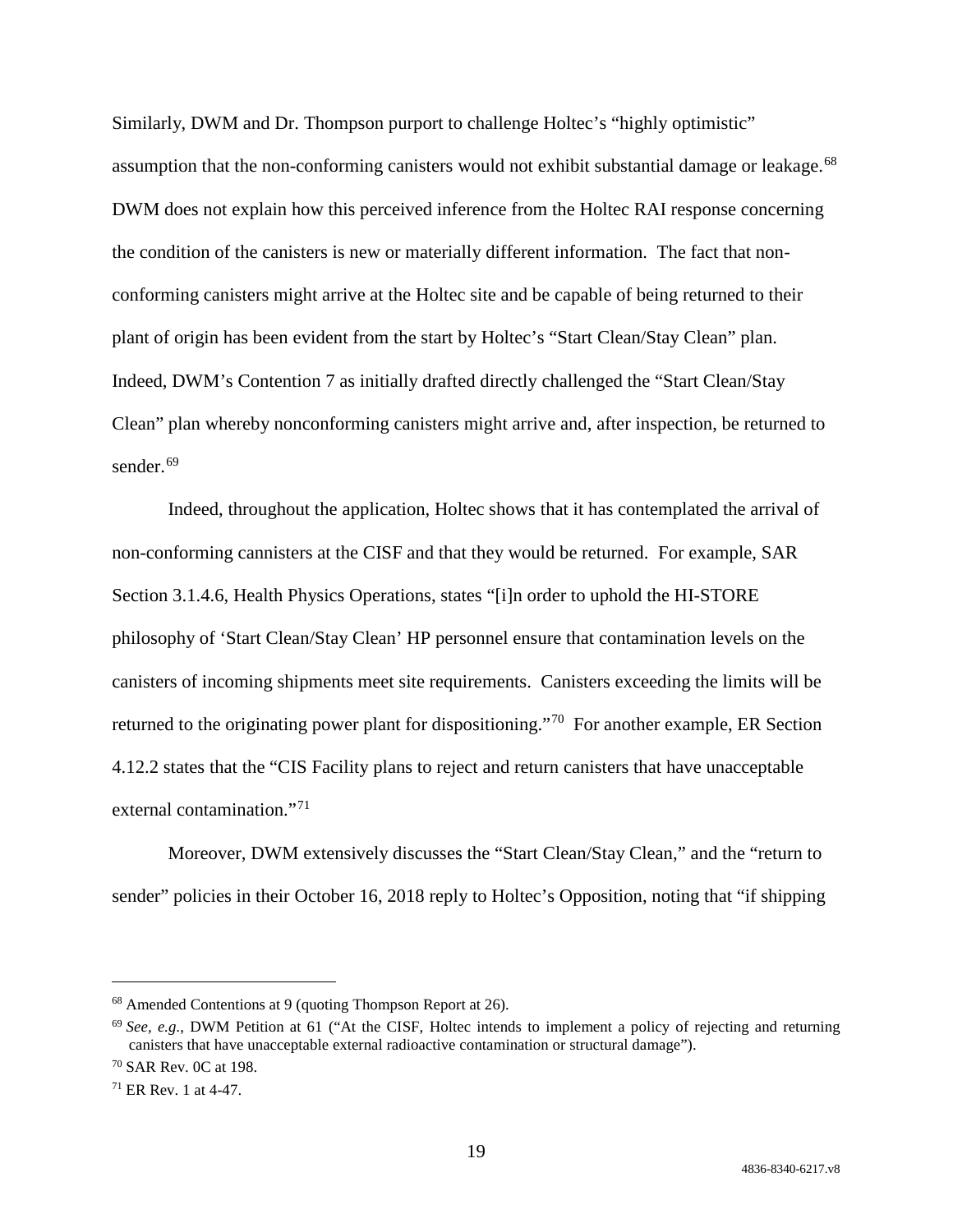containers violate Holtec's 'site requirements,' whatever those are, or perhaps NRC's stated dose rate limits, they'll simply be removed from the site."<sup>[72](#page-19-0)</sup> Consequently, any claims regarding the fact that non-conforming canisters may be present on site and would be capable of being returned, could have, and should have, been raised long ago.

The bottom line is that DWM nowhere explains how the information in the Holtec RAI Response is new or materially different from information previously available. To the extent that DWM claims the RAI Response merely "put existing information in a new context,"[73](#page-19-1) that is not sufficient to meet the good cause standard*.* [74](#page-19-2)

DWM claims that the proposed use of a "sequestration canister" in Holtec's Aging Management Program ("AMP") to isolate a leaking canister from the environment undercuts Holtec's "unwarranted optimism" about the conditions of the spent fuel canisters.<sup>[75](#page-19-3)</sup> Again, any challenge to Holtec's assumptions about the condition of the canisters obviously could have been raised at the outset of the proceeding in light of the clearly stated intent that such nonconforming canisters would be transported offsite. Furthermore, Holtec's sequestration canister proposal has been part of its AMP in SAR Section 18.15, Recovery Plan, since the outset of this proceeding.[76](#page-19-4)

<span id="page-19-0"></span> <sup>72</sup> Combined Reply of Don't Waste Michigan, Citizens' Environmental Coalition, Citizens for Alternatives to Chemical Contamination, Nuclear Energy Information Service, Public Citizen, Inc., San Luis Obispo Mothers for Peace and Nuclear Issues Study Group to Holtec and NRC Answers at 46-47 (Oct. 16, 2018) (NRC ADAMS Accession No. ML18289B319).

<span id="page-19-1"></span><sup>73</sup> Motion at 11.

<span id="page-19-2"></span><sup>74</sup> *Prairie Island*, CLI-10-27, 72 N.R.C. at 483 (2010) (reversing a Board ruling that would have "allow[ed] a petitioner or intervenor to delay filing a contention until a document becomes available that collects, summarizes and places into context the facts supporting that contention").

<span id="page-19-3"></span><sup>75</sup> Amended Contentions at 9 (quoting Thompson Report at 26).

<span id="page-19-4"></span><sup>76</sup> SAR Rev. 0C at 604.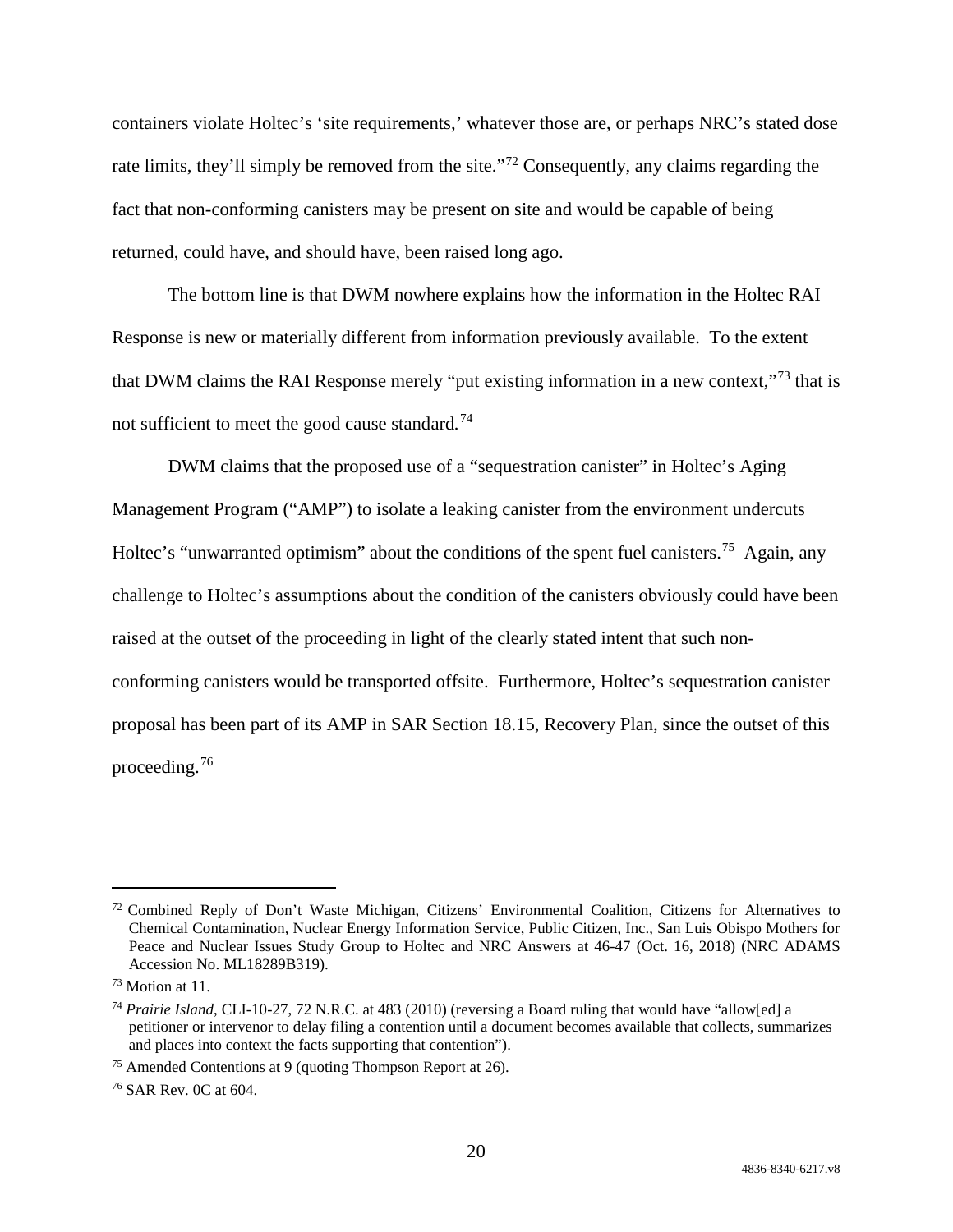Any challenge to Holtec's alleged "refusal to publicize emergency and contingency plans"[77](#page-20-0) also could have been raised at the outset of this proceeding. As previously discussed in response to amended Contention 4, the Holtec CISF Emergency Response Plan was identified in the license application, and the NRC's Request for Hearing provided an opportunity for petitioners to request access to non-public information. Any such complaint now is too little too late.

The proposed amended statement of Contention 7 also purports to challenge the lack of a dry transfer system ("DTS") facility at the Holtec CISF. As previously discussed, this is not new information. And indeed, DWM has previously raised that challenge in Contention 4 as pled.

Finally, any claim that the U.S. lacks a national policy for handling the disposal of spent nuclear fuel (including the lack of standardized spent nuclear fuel containers)<sup>[78](#page-20-1)</sup> was certainly not revealed by any of Holtec's RAI responses, and is otherwise not new information. This general claim—its lack of relevance to the specific Holtec CISF project notwithstanding—could have also been raised at the outset of this proceeding.

The references relied on in the portions of Dr. Thompsons report to support the proposed amendments to the bases of Contention 7 are also not new information. These include:

- A **2012** report from Carlsen and Raap;<sup>[79](#page-20-2)</sup>
- A **2016** report from Hambley et al.;<sup>[80](#page-20-3)</sup> and
- Reports prepared by Dr. Thompson in **2006**, **2008**, and **2018**. [81](#page-20-4)

<span id="page-20-0"></span> <sup>77</sup> Amended Contentions at 6, 9 (quoting Thompson Report at 25).

<span id="page-20-1"></span><sup>78</sup> Amended Contentions at 9-13.

<span id="page-20-2"></span> $79$  Amended Contentions at 11 (quoting Thompson Report).

<span id="page-20-3"></span><sup>80</sup> Amended Contentions at 12 (quoting Thompson Report).

<span id="page-20-4"></span> $81$  *Id.* at 12-13 (quoting from Thompson Report). Because none of the information in Holtec's RAI responses is new or materially different, there is no foundation to support the timeliness of Dr. Thompson's entire report.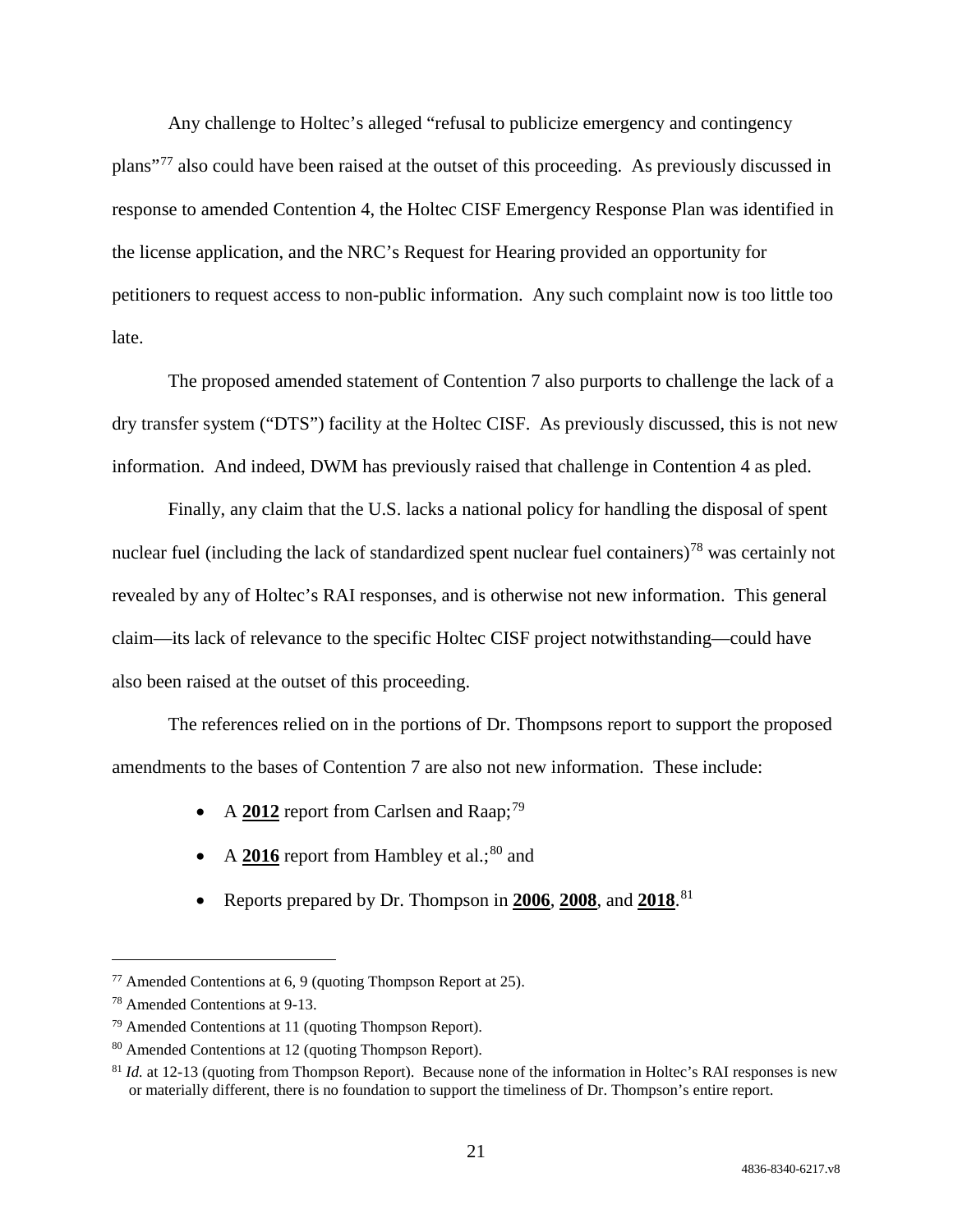As the Commission has made clear, "[t]here simply would be no end to NRC licensing proceedings if petitioners could disregard our timeliness requirements and add new contentions at their convenience during the course of a proceeding based on information that could have formed the basis for a timely contention at the outset of the proceeding."<sup>82</sup> That is the case here, as DWM could have raised this myriad of issues at the outset of this proceeding, but failed to do so. Thus, their motion to amend Contention 7 is untimely.

### **B. DWM's Amended Contention 7 is Inadmissible**

Even if the Board were to find good cause for the late-filing of the amended contention

(which it should not do), the Board should nevertheless find that the amended contention falls far

short of the Commission's contention admissibility requirements in 10 C.F.R.  $\S$  2.309(f)(1).

DWM's assertions are outside the scope of this proceeding, impermissibly challenge NRC

regulations, and otherwise fail to raise a genuine dispute on a material issue. 10 C.F.R.

#### $§ 2.309(f)(1)(iii)$ , (vi).

Contention 7 as initially pled purported to challenge Holtec's Start Clean/Stay Clean

policy and states:

Contention No. 7: The 'Start Clean/Stay Clean' Policy Is Unlawful and Directly Causes a Public Health Threat.

Holtec's "HI-STORE philosophy" of "Start Clean/Stay Clean," whereby incoming shipments of canisters that are contaminated, leaking or otherwise compromised will be returned to the originating power plant for dispositioning, is illegal under NRC regulations and the Atomic Energy Act. It is unlawful to knowingly ship containers with radiation on exposed or external surfaces. Once delivered to the site, leaky and/or contaminated canisters must remain at Holtec– but Holtec expressly intends to return such canisters to their points of origin. Leaking or otherwise compromised shipping containers would likewise present an

Consequently, the Board should reject Dr. Thompson's report in its entirety. All of the information contained in the Report could have been raised at the outset of this proceeding.

<span id="page-21-0"></span><sup>82</sup> *AmerGen Energy Co., LLC* (Oyster Creek Nuclear Generating Station), CLI-09-7, 69 N.R.C. 235, 272 (2009) (footnotes and internal quotation marks omitted).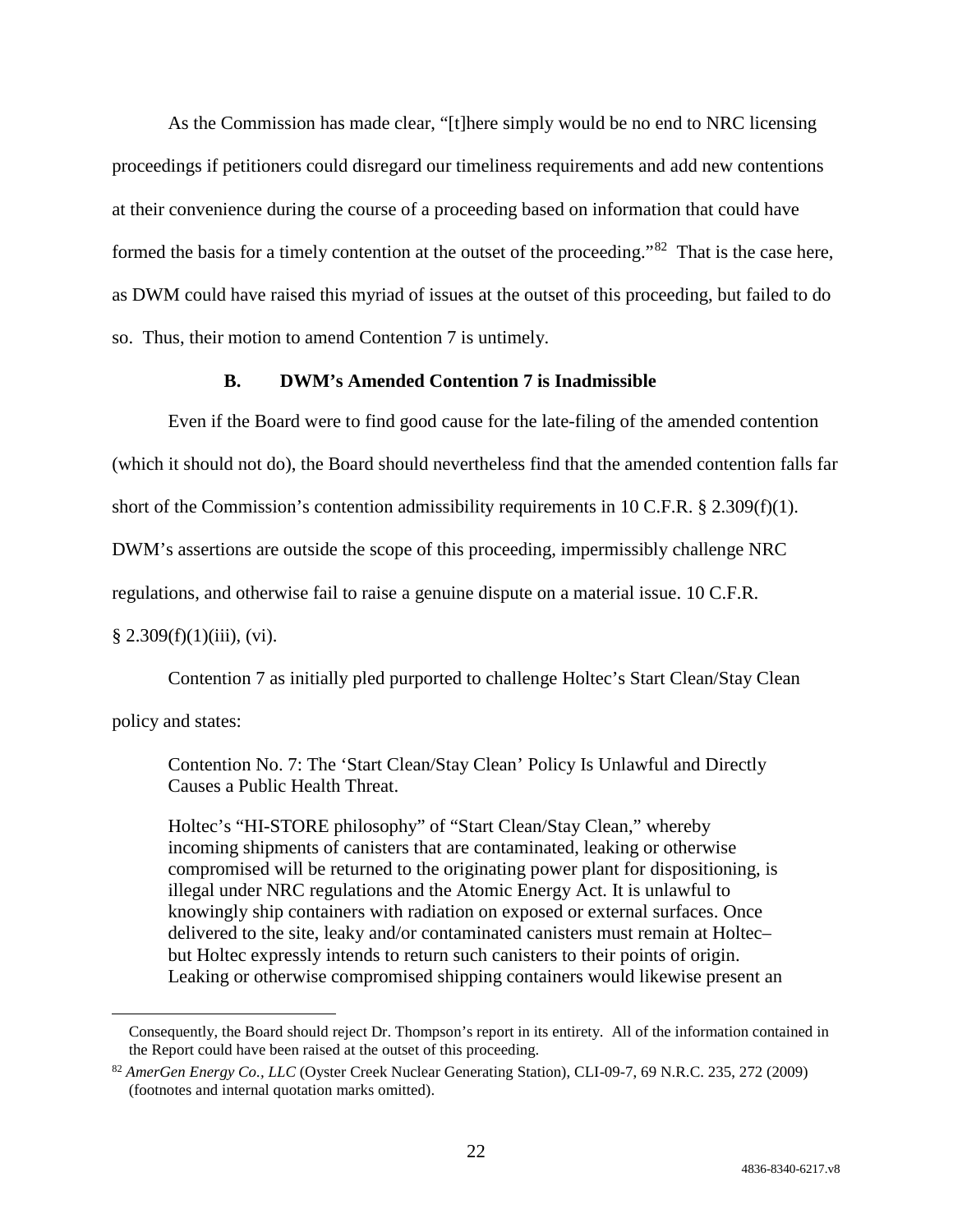immediate danger to the corridor communities through which they would travel back to their nuclear power plant site of origin, likely violating numerous additional NRC and DOT regulations.<sup>[83](#page-22-0)</sup>

Holtec opposed Contention 7 because (among other reasons) such assertions

impermissibly challenged NRC regulations which "permit the transport of licensed materials so

long as specified external surface radiation standards are met," and DWM had failed to petition

for waiver of those regulations.<sup>[84](#page-22-1)</sup>

DWM proposes to amend Contention 7 to add the following broad assertion, which is far

afield from both the contention as originally pled, and equally far afield of the alleged new

information in Holtec's RAI response:

Holtec's refusal to publicize emergency and contingency plans, as well as its insistence that there is zero potential accident or attack scenario that would result in a radiation release (and hence no need for dry transfer storage capability) reflects a lack of a national policy for handling and disposal of SNF and Holtec's misperception as to the role of a CISF in national policy. The applicant's noncredible positions on these matters takes them outside the coverage and shield of the Continued Storage GEIS and requires them to be scrutinized under NEPA and addressed in the Environmental Impact Statement. Holtec has created an issue of fact by claiming that its over-optimistic conclusion that there are no credible challenges to canister confinement integrity capable of causing radioactivity release is consistent with the GEIS.<sup>[85](#page-22-2)</sup>

Apart from being completely unrelated to Contention 7 as pled, none of these new assertions is admissible. First, DWM's assertion regarding Holtec's alleged refusal to publicize emergency and contingency plans is incorrect, as highlighted above in response to proposed amended Contention 4, and thus fails to raise a dispute on a material issue. The Application made clear that a non-public version of the Emergency Response Plan was submitted with the

<span id="page-22-0"></span><sup>83</sup> DWM Petition at 61.

<span id="page-22-1"></span><sup>&</sup>lt;sup>84</sup> Holtec Opposition at 63.

<span id="page-22-2"></span><sup>85</sup> Amended Contentions at 6.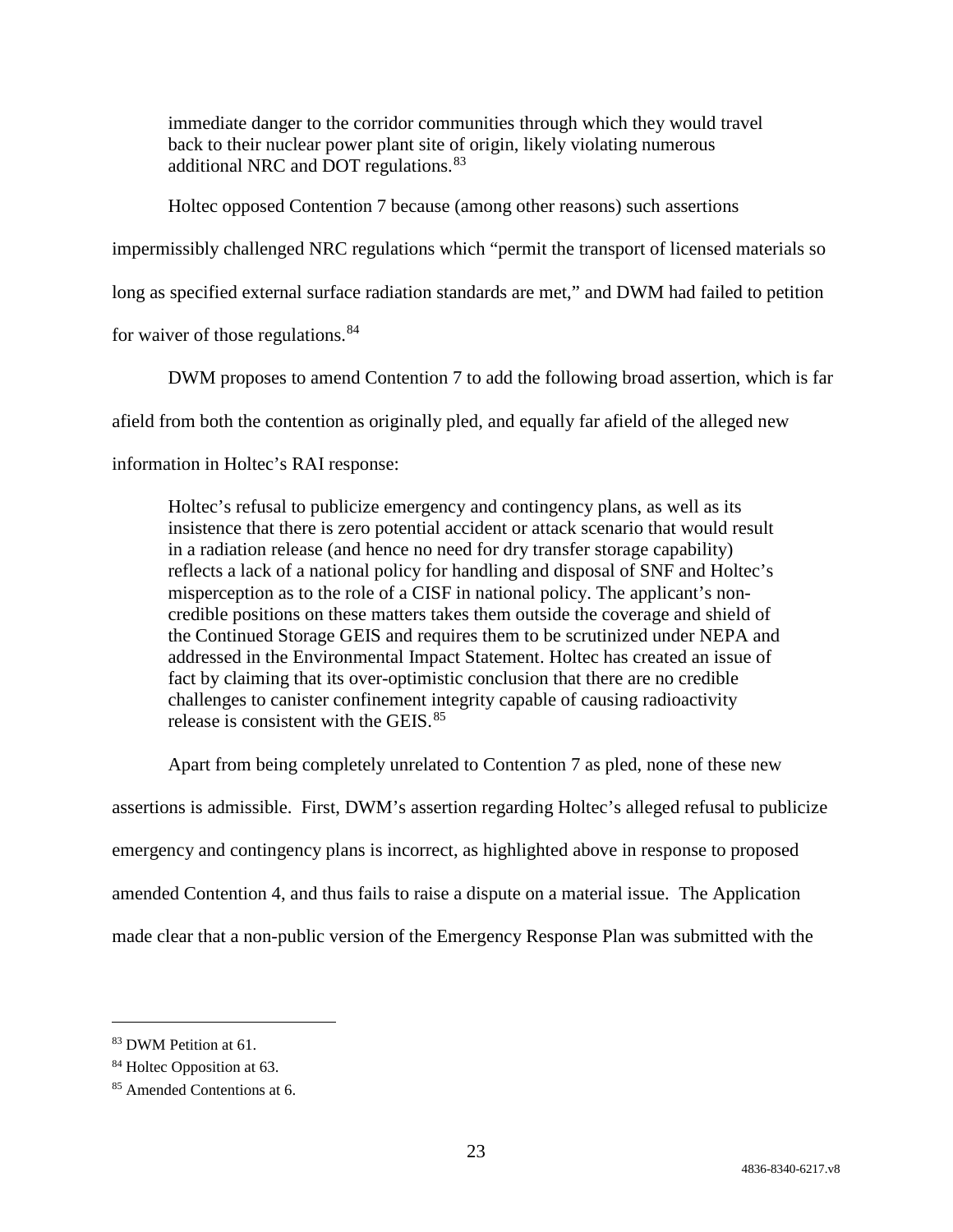application, which DWM could have requested through the procedures set forth in the Notice of Hearing. A non-proprietary version of the Emergency Response Plan was provided to the NRC on February 22, 2018 and made available in ADAMS on February 28, 2018 at NRC Accession Number ML18058A605.<sup>86</sup> Where a petitioner's contention is incorrect on its face, it does not raise a "'genuine dispute . . . on a material issue' for litigation as [the NRC's] contention rules require."<sup>[87](#page-23-1)</sup>

Second, DWM claims that Holtec is being "non-credible" in its assertion that "there is zero potential accident or attack scenario that would result in a radiation release (and hence no need for dry transfer storage capability)" because non-conforming canisters will be onsite.<sup>[88](#page-23-2)</sup> Holtec did not previously claim that non-conforming canisters would not be present on site; the possibility that a non-conforming canister might arrive at the site is the basis for Holtec's Start Clean/Stay Clean plan. What DWM fails to dispute is that Holtec's statements concerning the lack of credible normal, off-normal, or accident conditions that could challenge canister integrity apply to the time frame *following* receipt and inspection of the canister at the site. This is clearly outlined in Holtec's SAR at Section 9.2.2: "*Hence once the canisters have passed the receipt inspection*, also discussed in Subsection 9.2.1, there is no credible normal, off-normal, or accident conditions that could challenge the integrity of the canister confinement system and result in a release of any radioactivity."<sup>[89](#page-23-3)</sup> In other words, once a canister has passed the receipt inspection and testing, there are no credible normal, off-normal, or accident conditions that could

<span id="page-23-0"></span> <sup>86</sup> 83 Fed. Reg. at 32,919, 32,922. (The July 16, 2018 Notice of Hearing identifies, "Holtec's February 22, 2018, information submittal in response to proprietary information determination . . . . ML18058A617").

<span id="page-23-1"></span><sup>87</sup> *Louisiana Energy Services, L.P.* (National Enrichment Facility), CLI-05-5, 61 N.R.C. 22, 34 (2005) (citing 10 C.F.R.  $§ 2.309(f)(1)(vi)$ .

<span id="page-23-2"></span><sup>88</sup> Amended Contentions at 6, 8.

<span id="page-23-3"></span><sup>89</sup> SAR Rev. 0E at 9-7 (emphasis added).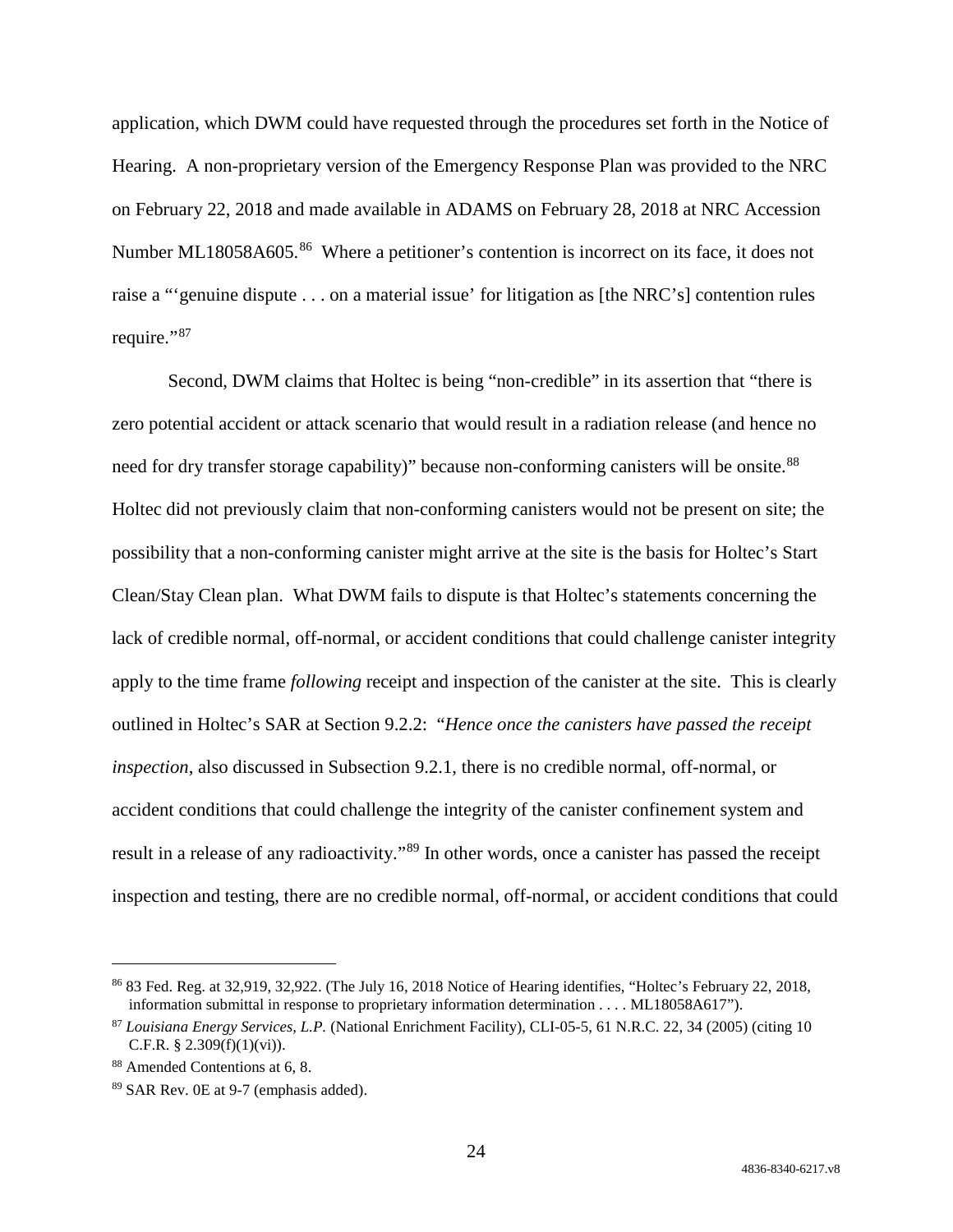challenge its integrity. Nowhere does DWM present a basis for challenging this statement. This statement does not apply to canisters that have been determined to be non-conforming.

Third, to the extent that DWM raises the issue of a lack of a national policy for spent nuclear fuel,<sup>[90](#page-24-0)</sup> that is far outside the scope of this proceeding. Even "a generalized grievance regarding NRC policy" (let alone a national policy) would be outside the scope of this proceeding.<sup>[91](#page-24-1)</sup> Whether or not the United States lacks a national policy for the long term storage and/or disposal of spent nuclear fuel is irrelevant to the only questions at issue in this proceeding: whether Holtec has met applicable NRC requirements and the NRC should approve Holtec's request for authorization to construct and operate the HI-STORE CISF "to store up to 8,680 metric tons uranium (MTU) of commercial spent nuclear fuel in the HI-STORM UMAX Canister Storage System for a 40-year license term" as set forth in the Notice of Hearing.<sup>[92](#page-24-2)</sup>

Fourth, far exceeding its boundaries as initially pled, the proposed amended Contention 7 now purports to challenge the applicability of Continued Storage Rule and the GEIS,<sup>[93](#page-24-3)</sup> which challenge (as previously discussed) is impermissible absent a waiver, and should be rejected outright. Furthermore, all of the "non-credible positions" Holtec allegedly takes (lack of emergency plan, lack of any accident or attack scenario resulting in radioactive material release, lack of national spent nuclear fuel policy) that renders the Continued Storage Rule inapplicable, simply are not true or are irrelevant to this proceeding, as just discussed.

<span id="page-24-0"></span> <sup>90</sup> Amended Contentions at 6, 9, 12-13.

<span id="page-24-1"></span><sup>91</sup> *Southern Nuclear Operating Co., Inc.* (Vogtle Electric Generating Plant, Units 3 and 4), LBP-16-5, 83 N.R.C. 259, 287 (2016).

<span id="page-24-2"></span><sup>92 83</sup> Fed. Reg. at 32,919.

<span id="page-24-3"></span><sup>&</sup>lt;sup>93</sup> Amended Contentions at 6 ("The applicant's non-credible positions on these matters takes them outside the coverage and shield of the Continued Storage GEIS . . . .").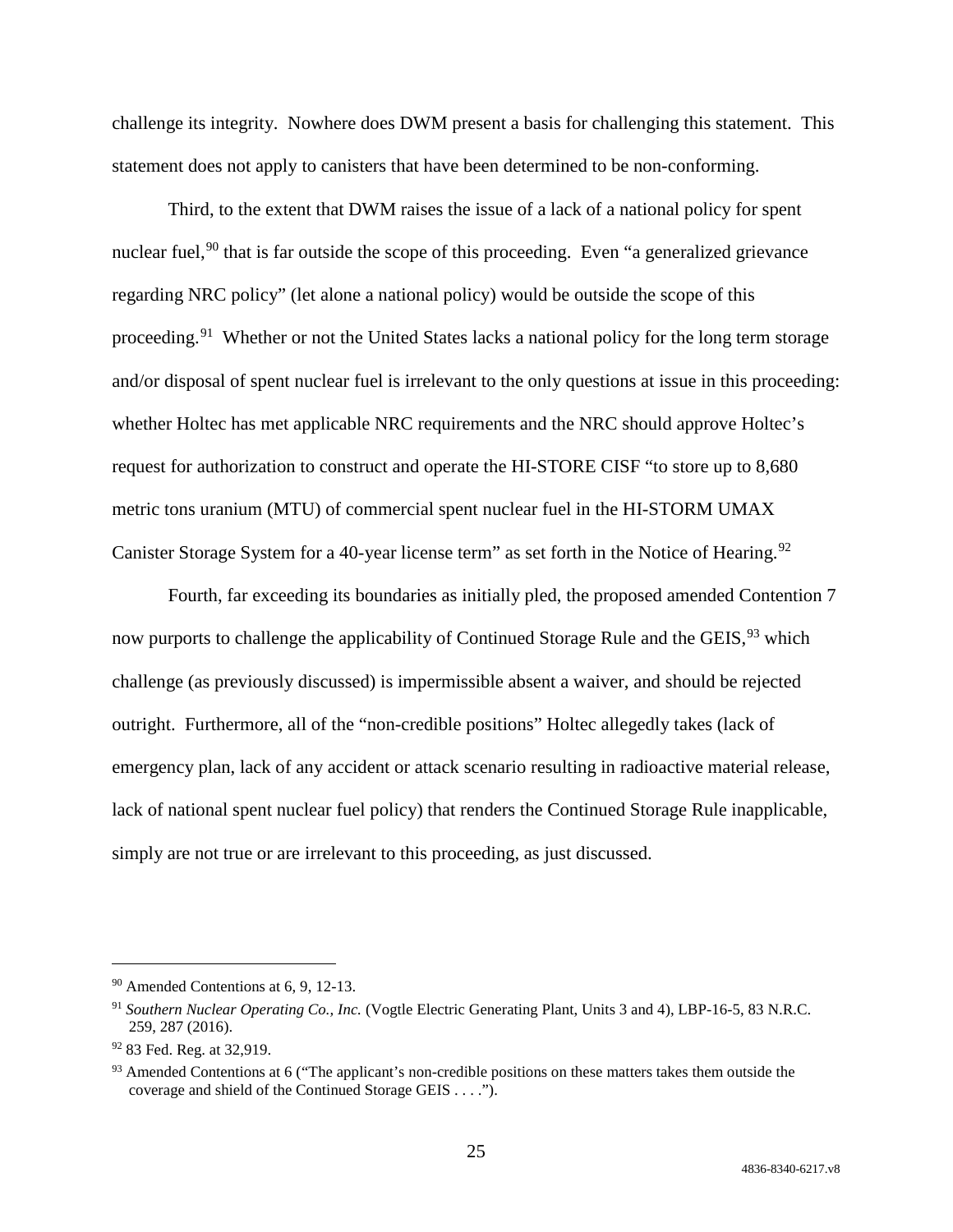Relying on Dr. Thompson's unsupported statement, DWM claims that Holtec is making a "highly optimistic" assumption and showing "unwarranted optimism" that any non-conforming canisters that do arrive at the CISF would be "largely intact" and any leakage "would be small."<sup>94</sup> They also claim that the potential capability to deploy a sequestration canister as part of the AMP (at Section 18.15, Recovery Plan) "undercuts" the alleged "unwarranted optimism."[95](#page-25-1) But neither Dr. Thompson nor DWM provides any support for these claims, or otherwise makes any showing how they are material to the findings the NRC must make. They provide nothing to suggest that the receipt of severely damaged and heavily leaking canisters is a credible or reasonable scenario. Indeed, the AMP states that the potential deployment of a sequestration canister is a "defense-in-depth measure" intended to address an "*extenuating situation*."[96](#page-25-2) DWM and Dr. Thompson offer no information to suggest otherwise. These claims also fail for the same reasons similar claims in Contention 7 as initially pled fail. As Holtec explained in its response to Contention 7, reactor licensees packaging spent fuel operate under NRC-approved QA procedures that would minimize the possibility that any defective canister would arrive at the away-from-reactor ISFSI.<sup>97</sup> DWM has provided no information or explanation why the Board should assume such QA procedures at the sites are inadequate or inadequately implemented, and hence why the arrival of severely damaged canisters should be assumed. In addition, with respect to the potential for damage to canisters while en route, the Commission observed that it "has determined generically that accidental canister breach is *not a* 

<span id="page-25-0"></span><sup>&</sup>lt;sup>94</sup> *Id.* at 8-9 (quoting Thompson Report at 26).

<span id="page-25-1"></span><sup>95</sup> Amended Contentions at 18-30.

<span id="page-25-2"></span><sup>96</sup> SAR Rev. 0C at 18-30 (emphasis added).

<span id="page-25-3"></span><sup>97</sup> Holtec Opposition at 64-65 (citing *Private Fuel Storage, L.L.C.* (Independent Spent Fuel Storage Installation) CLI-04-22, 60 N.R.C. 125, 138 (2004).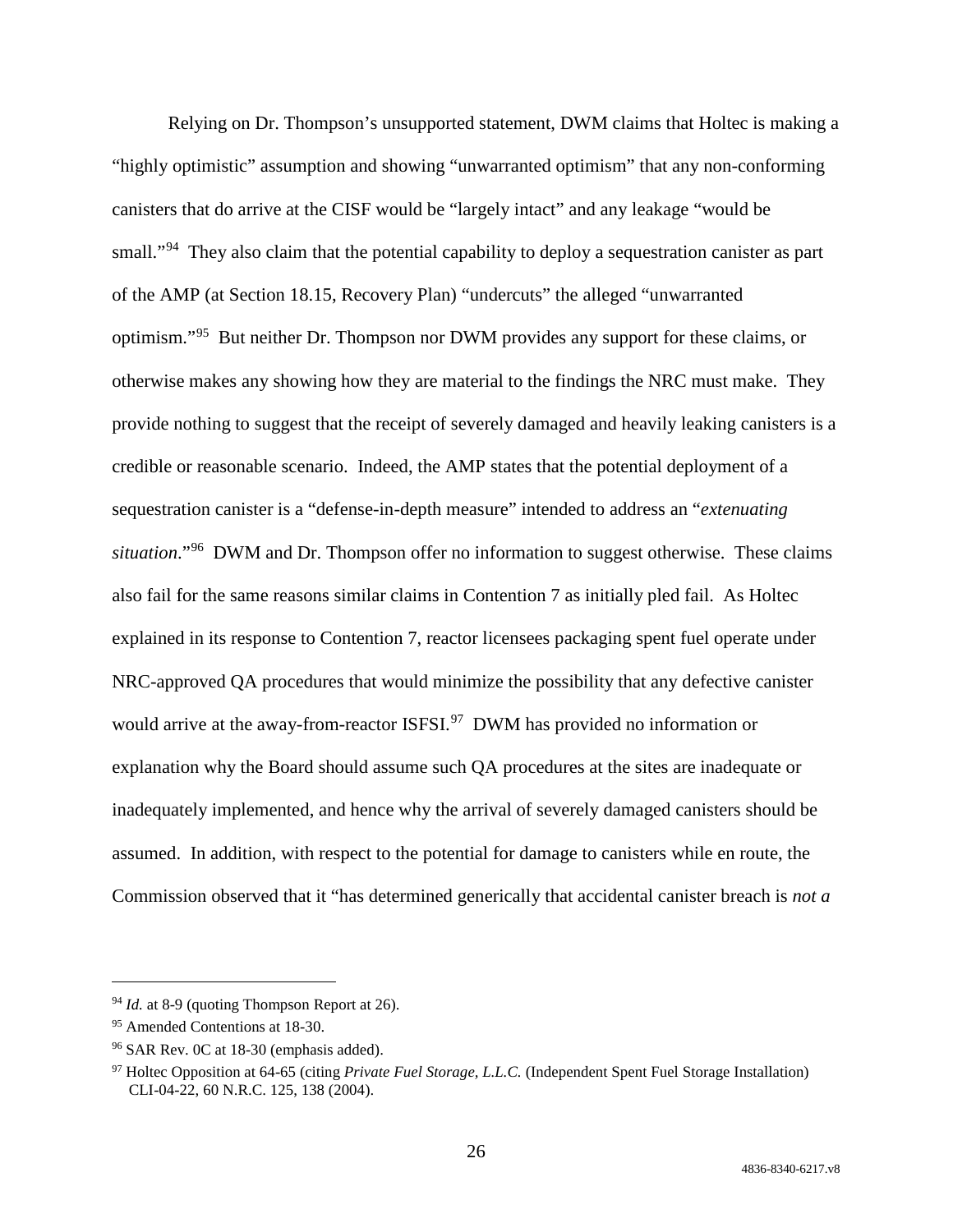*credible scenario.*"[98](#page-26-0) Petitioners have not provided any factual or expert support positing a plausible scenario in which severely damaged canisters would be received at the CISF.

Relying again on another unsupported statement by Dr. Thompson, DWM claims that Holtec "accepts no responsibility for what happens to SNF at any location other than the site of the proposed CISF."[99](#page-26-1) This claim is also clearly outside the scope of this proceeding, which is to build and operate a CISF in New Mexico. Aside from the vagueness of Dr. Thompson's reference to "any location other than the CISF," the Application is not for the loading of the canisters at reactor sites or the shipment of the canisters to the CISF, or any other spent nuclear fuel related activity outside the CISF.

DWM's proposed amendment to Contention 7 would also recommend the "articulation of a credible, coherent, long-range plan for responding to foreseeable contingencies affecting the proposed CISF, including  $\dots$  slowly developing situations."<sup>[100](#page-26-2)</sup> This assertion completely ignores, and therefore fails to dispute, Holtec's proposed AMP, a summary of which is provided in SAR Chapter 18, "Aging Management Program." The AMP discussion in the Application referenced the non-public "Aging Assessment and Management Program for HI-STORE CIS", Holtec Report 2167378, Revision 0, dated March 2017," which is identified as reference  $[1.2.1]$ <sup>101</sup> DWM did not avail itself of the opportunity to request access to this report, under the same procedures discussed above with respect to the Emergency Response plan. Its failure to make such request does not raise a genuine dispute with the application.

<span id="page-26-0"></span> <sup>98</sup> *Private Fuel Storage*, CLI-04-22, 60 N.R.C. at 137 (emphasis added) (footnote omitted).

<span id="page-26-1"></span><sup>99</sup> Amended Contentions at 9.

<span id="page-26-2"></span><sup>&</sup>lt;sup>100</sup> Amended Contentions at 9 (Quoting Thompson Report at 25).

<span id="page-26-3"></span><sup>101</sup> SAR Rev. 0C at 635.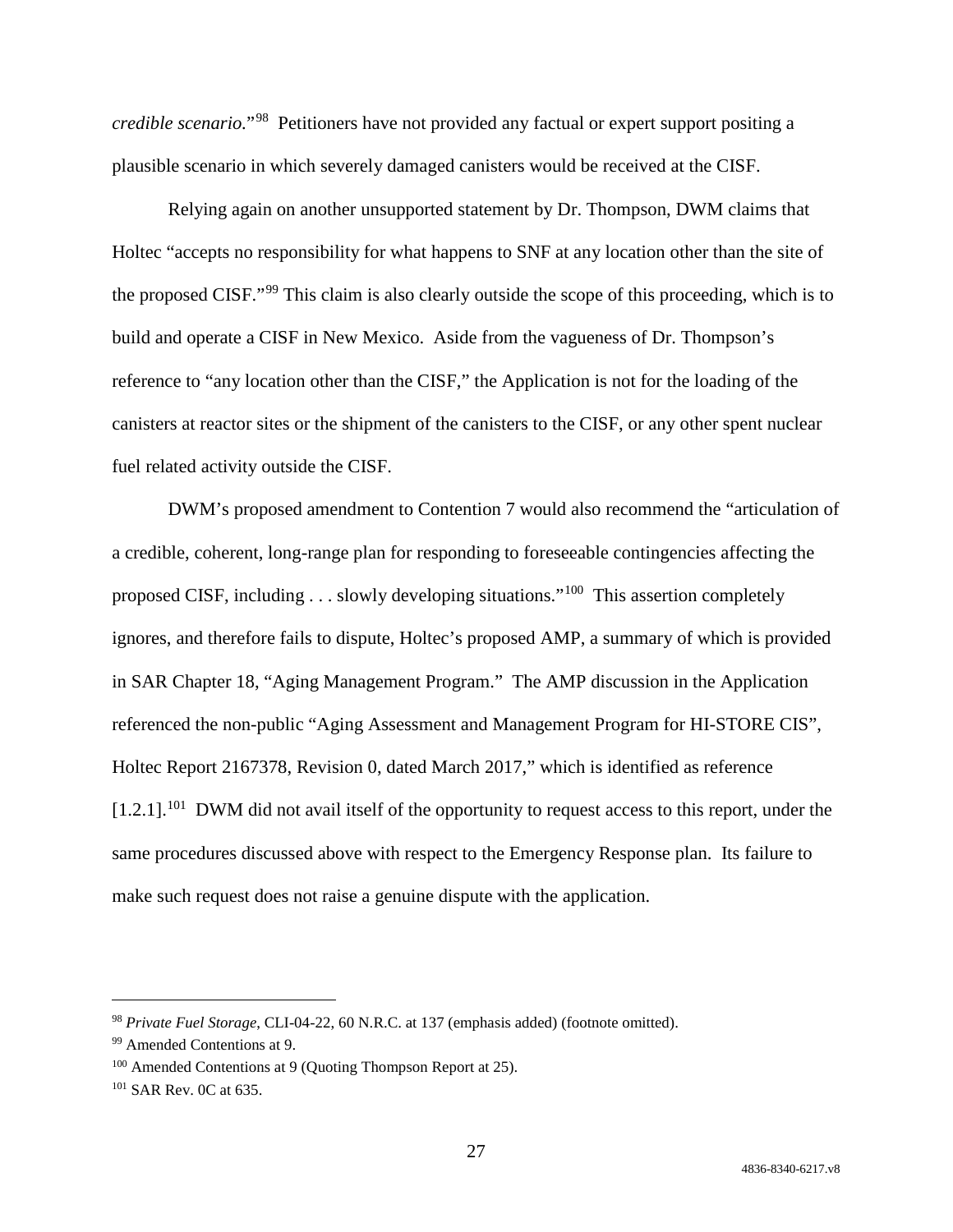Finally, proposed amended Contention 7 notes the "lack of standardization of SNF containers."[102](#page-27-0) It is not clear how this circumstance supports any of DWM's claims in the proposed amended Contention 7. And regardless of this lack of support, any challenges to storage system design impermissibly challenge NRC rules, and are thus outside the scope of this proceeding and cannot support an admissible contention. 10 C.F.R. 72.46(e) states in relevant part:

(e) If an application for (or an amendment to) a specific license issued under this part incorporates by reference information on the design of a spent fuel storage cask for which NRC approval pursuant to subpart L of this part [72] has been issued or is being sought, the scope of any public hearing held to consider the application will not include any cask design issues.

The HI-STORE application relies upon, and incorporates by reference, information submitted to and approved by the NRC for the HI-STORM UMAX System in Docket  $72$ -1040.<sup>103</sup> In addition, 10 C.F.R. § 72.214 identifies the list of approved spent fuel storage casks. Certificate of Compliance No. 1040 is listed for the HI-STORM UMAX canister storage system.

<span id="page-27-0"></span> <sup>102</sup> Amended Contentions at 12 (quoting Thompson Report).

<span id="page-27-1"></span><sup>103</sup> *See* SAR Rev. 0C at 27 (Table 1.0.3: Systems and Documents Incorporated by Reference for HI-STORE).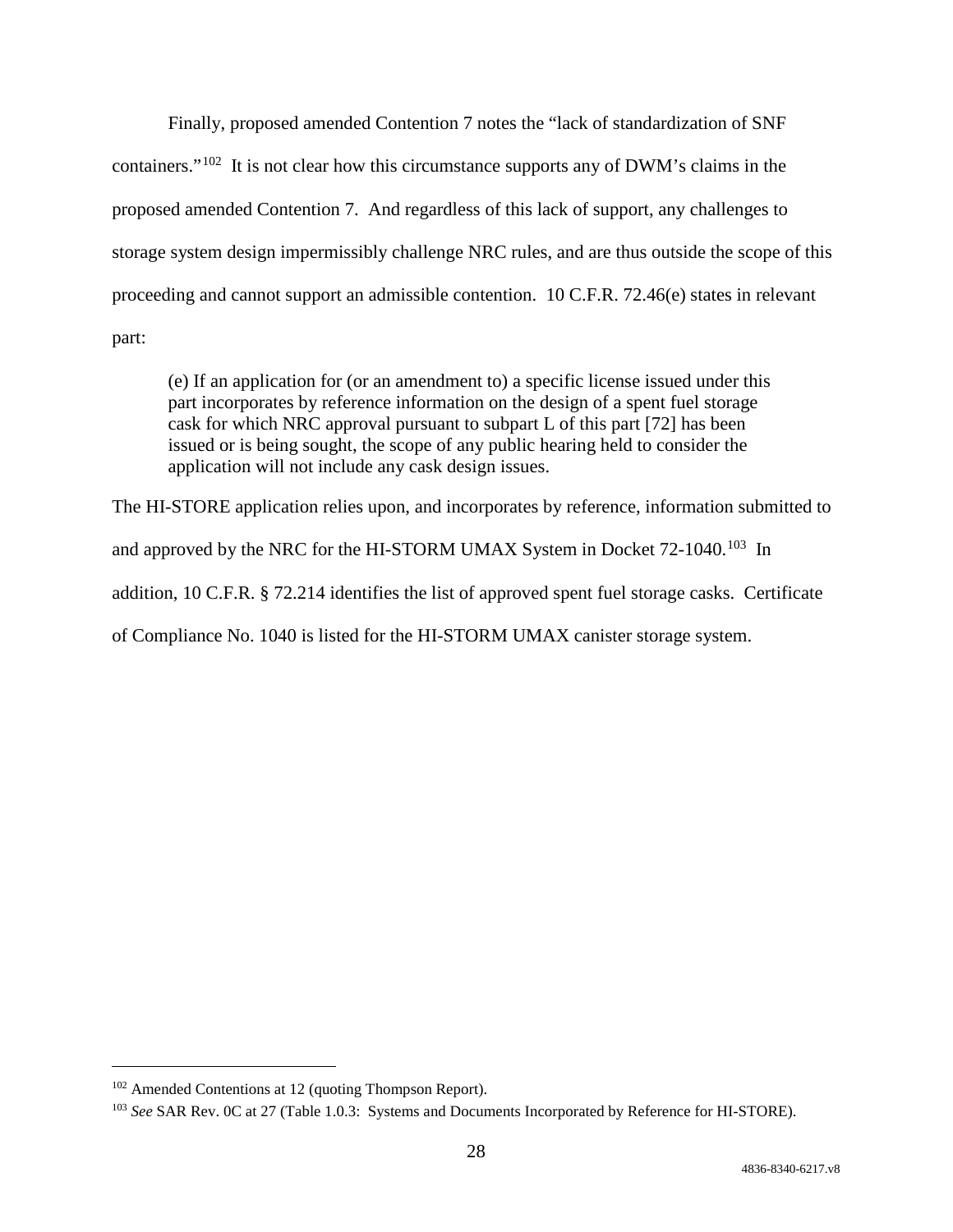# **III. Conclusion**

For all of the foregoing reasons, the Board should reject the amended contentions.

Respectfully submitted,

/Signed electronically by Timothy J. V. Walsh/

| Andrew Ryan                        | Jay E. Silberg                      |
|------------------------------------|-------------------------------------|
| <b>General Counsel</b>             | Timothy J. V. Walsh                 |
| Holtec International               | Anne R. Leidich                     |
| Krishna P. Singh Technology Campus | PILLSBURY WINTHROP SHAW PITTMAN LLP |
| 1 Holtec Boulevard                 | 1200 Seventeenth Street, NW         |
| Camden, NJ 08104                   | Washington, DC 20036                |
| Telephone: (856) 797-0900 x 3975   | Telephone: 202-663-8063             |
| e-mail: a.ryan@holtec.com          | Facsimile: 202-663-8007             |
|                                    | jay.silberg@pillsburylaw.com        |
|                                    | timothy.walsh@pillsburylaw.com      |
|                                    | anne.leidich@pillsburylaw.com       |
|                                    |                                     |

March 15, 2019 Counsel for HOLTEC INTERNATIONAL